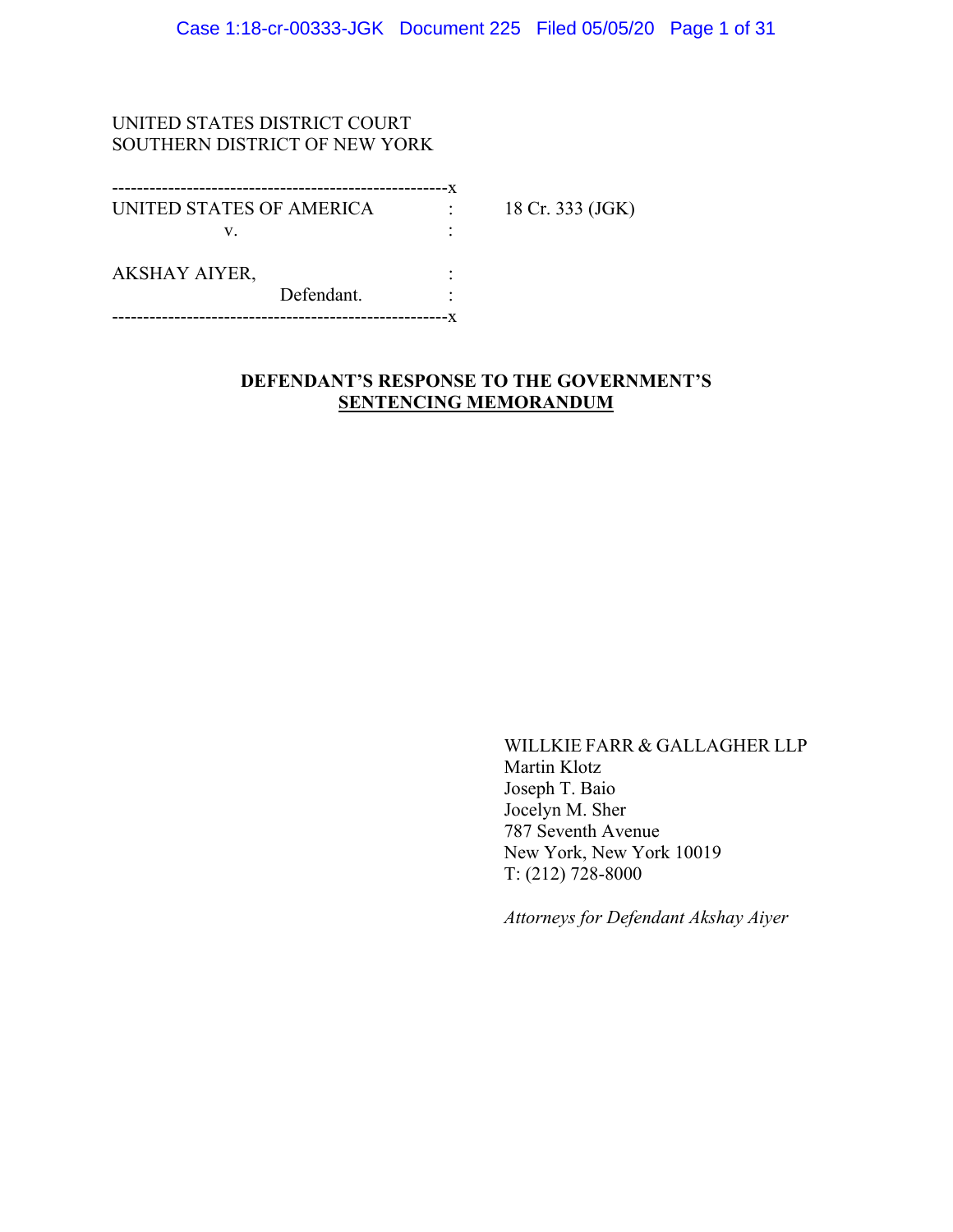# **TABLE OF CONTENTS**

| $\mathbf{I}$ . | The Government's Failure To Prove Volume Of Commerce Renders Improper<br>Any Enhancement To Mr. Aiyer's Offense Level On Volume Of Commerce |                                                                                                                                            |  |
|----------------|---------------------------------------------------------------------------------------------------------------------------------------------|--------------------------------------------------------------------------------------------------------------------------------------------|--|
| II.            |                                                                                                                                             | The Government Failed To Provide Any Justifications For The One-Level                                                                      |  |
| III.           | The Government's Sentencing Memorandum Asks The Court To Ignore Section                                                                     |                                                                                                                                            |  |
|                | A.                                                                                                                                          | Mr. Aiyer's History And Character Is An Important Consideration For                                                                        |  |
|                | <b>B.</b>                                                                                                                                   | The Unique Nature And Characteristics Of The Conduct For Which Mr.<br>Aiyer Was Convicted Support A Sentence Of Probation With A Period Of |  |
|                | $\mathcal{C}$ .                                                                                                                             | The Court Can And Should Consider Collateral Consequences In                                                                               |  |
|                | D.                                                                                                                                          | A Non-Custodial Sentence Is Appropriate To Avoid Unwarranted                                                                               |  |
| IV.            |                                                                                                                                             | Special Considerations Applicable To Mr. Aiyer Weigh In Favor Of A Sentence                                                                |  |
|                | A.                                                                                                                                          | Mr. Aiyer's Non-Citizen Status Is An Appropriate Sentencing                                                                                |  |
|                | B.                                                                                                                                          | The Court Can And Should Consider The Current Global Pandemic In                                                                           |  |
|                |                                                                                                                                             |                                                                                                                                            |  |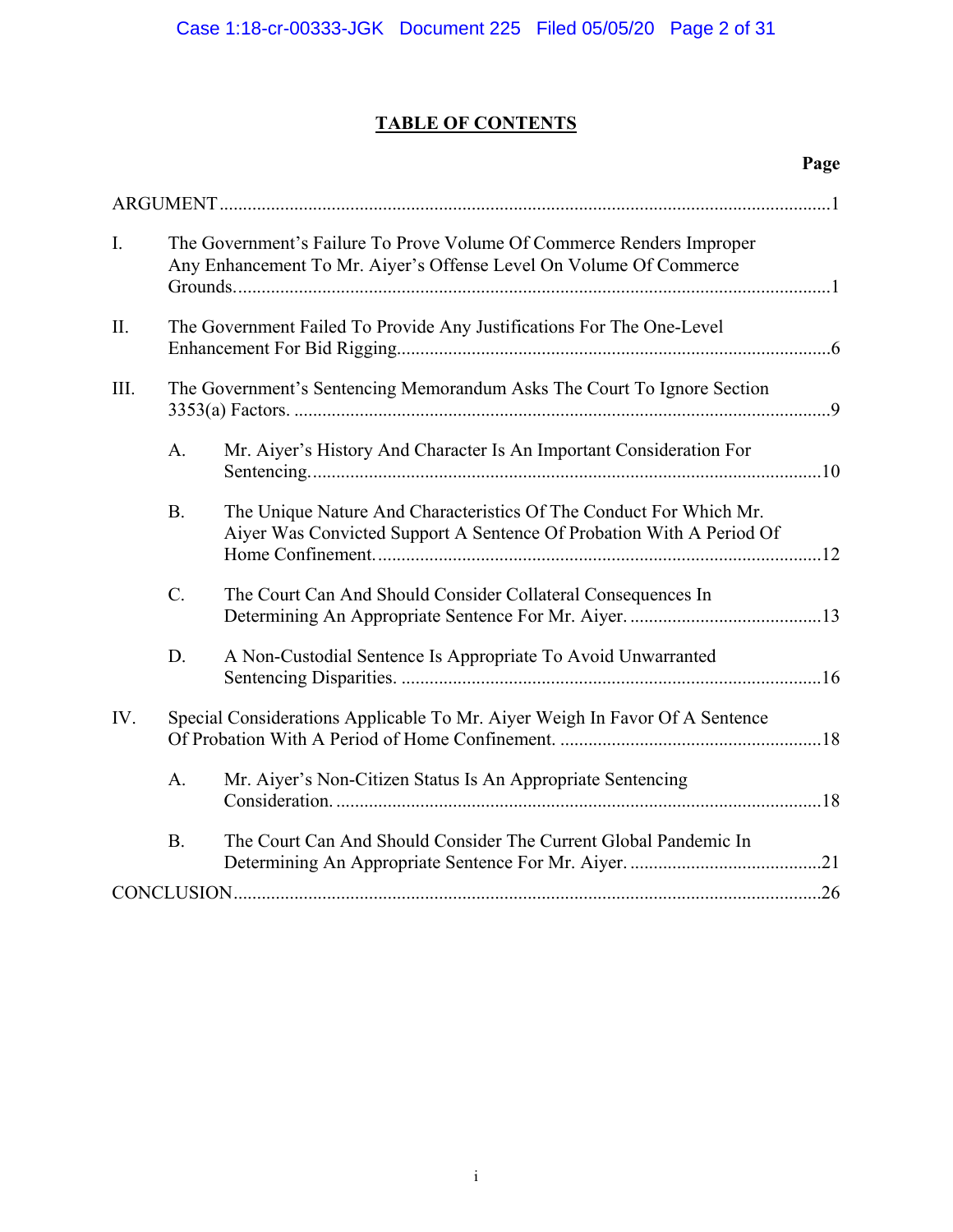# **TABLE OF AUTHORITIES**

| Cases                                                                              | Page(s) |
|------------------------------------------------------------------------------------|---------|
| Abadir & Co. v. First Miss. Corp.,                                                 |         |
| Copy-Data Sys., Inc. v. Toshiba America, Inc.,                                     |         |
| Faour Abdallah Fraihat, et al. v. United States Immigration & Customs Enforcement, |         |
| In re Foreign Exchange Benchmark Rates Antitrust Litigation.,                      |         |
| In re Foreign Exchange Benchmark Rates Antitrust Litigation.,                      |         |
| Gall v. United States,                                                             |         |
| Gayle v. Meade,                                                                    |         |
| Kimbrough v. United States,                                                        |         |
| In re London Silver Fixing Ltd.,                                                   |         |
| United States v. Booker,                                                           |         |
| United States v. Chong,                                                            |         |
| United States v. Cummins,                                                          |         |
| United States v. Cutler,                                                           |         |
| United States v. Douglas,                                                          |         |
| United States v. Emmenegger,                                                       |         |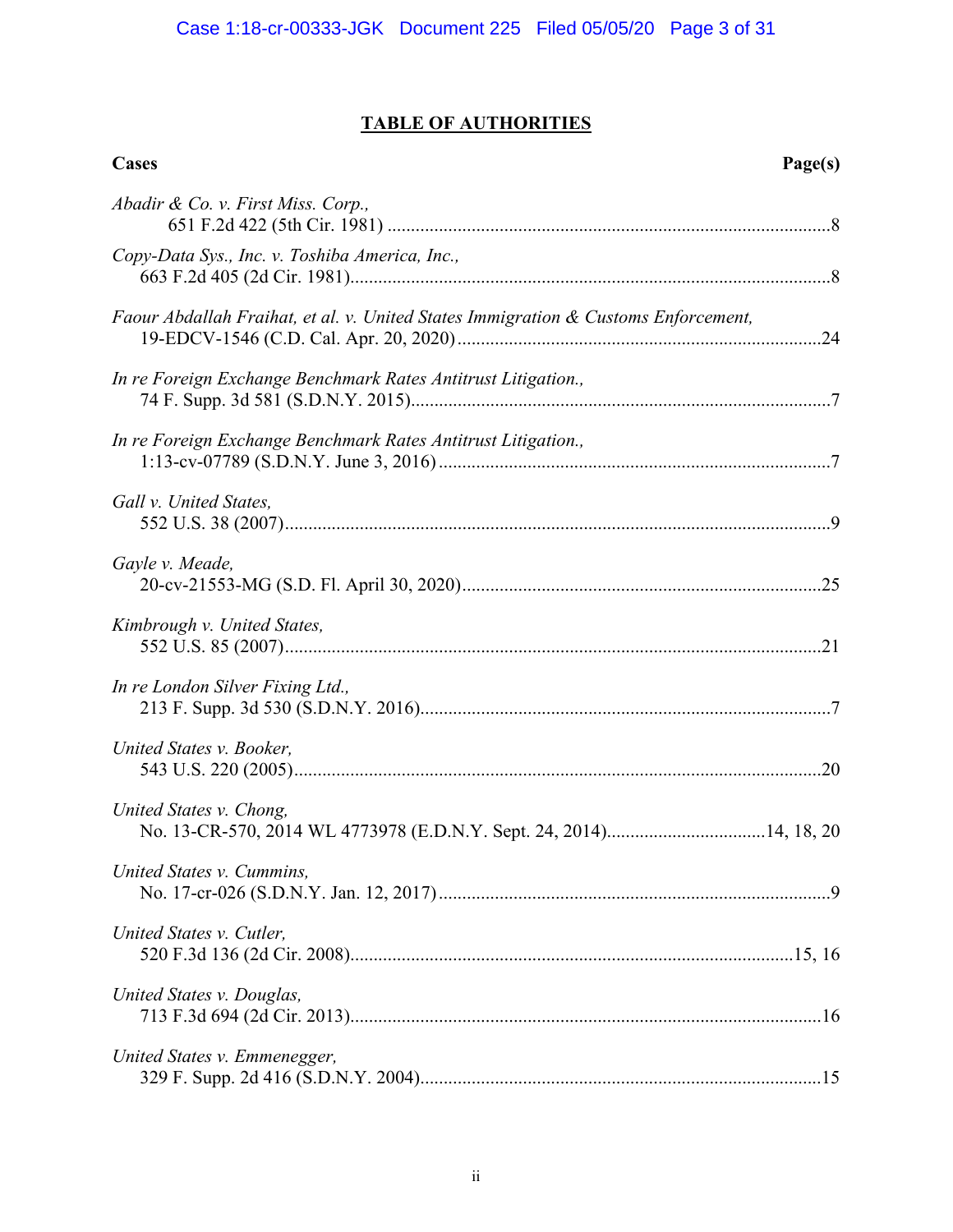# Case 1:18-cr-00333-JGK Document 225 Filed 05/05/20 Page 4 of 31

| United States v. Gaind,                     |  |
|---------------------------------------------|--|
| United States v. Gupta,                     |  |
| United States v. Katz,                      |  |
| United States v. Leitch.                    |  |
| United States v. Nesbeth,                   |  |
| United States v. Park,                      |  |
| United States v. Prosperi,                  |  |
| United States v. Rattoballi.                |  |
| United States v. Restrepo,                  |  |
| United States v. Scparta,                   |  |
| United States v. SKW Metals & Alloys, Inc., |  |
| United States v. SKW Metals & Alloys, Inc., |  |
| United States v. Stewart,                   |  |
| United States v. Thavaraja.                 |  |
| United States v. Usher,                     |  |
| United States v. Vigil,                     |  |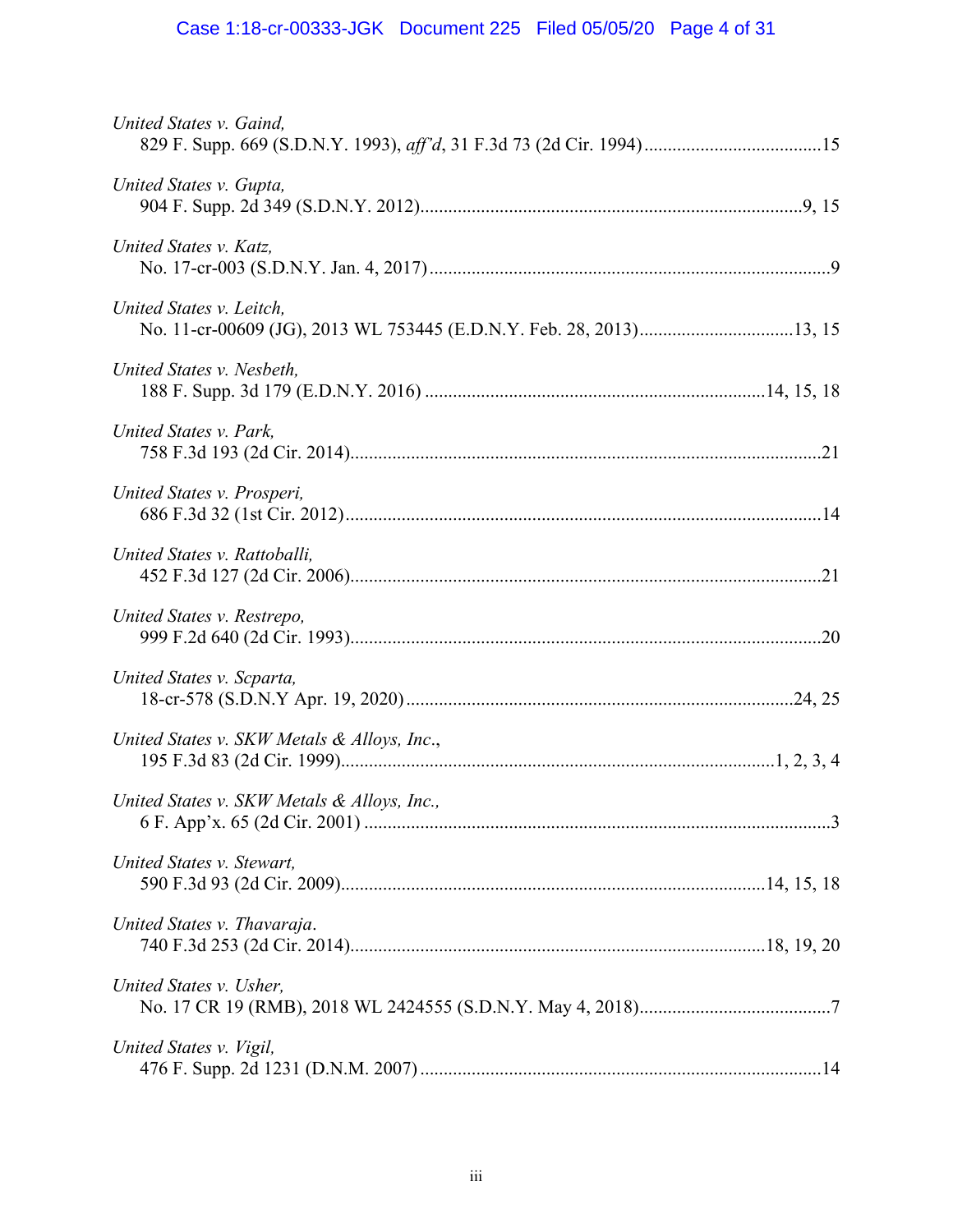| United States v. Wills, |  |
|-------------------------|--|
|                         |  |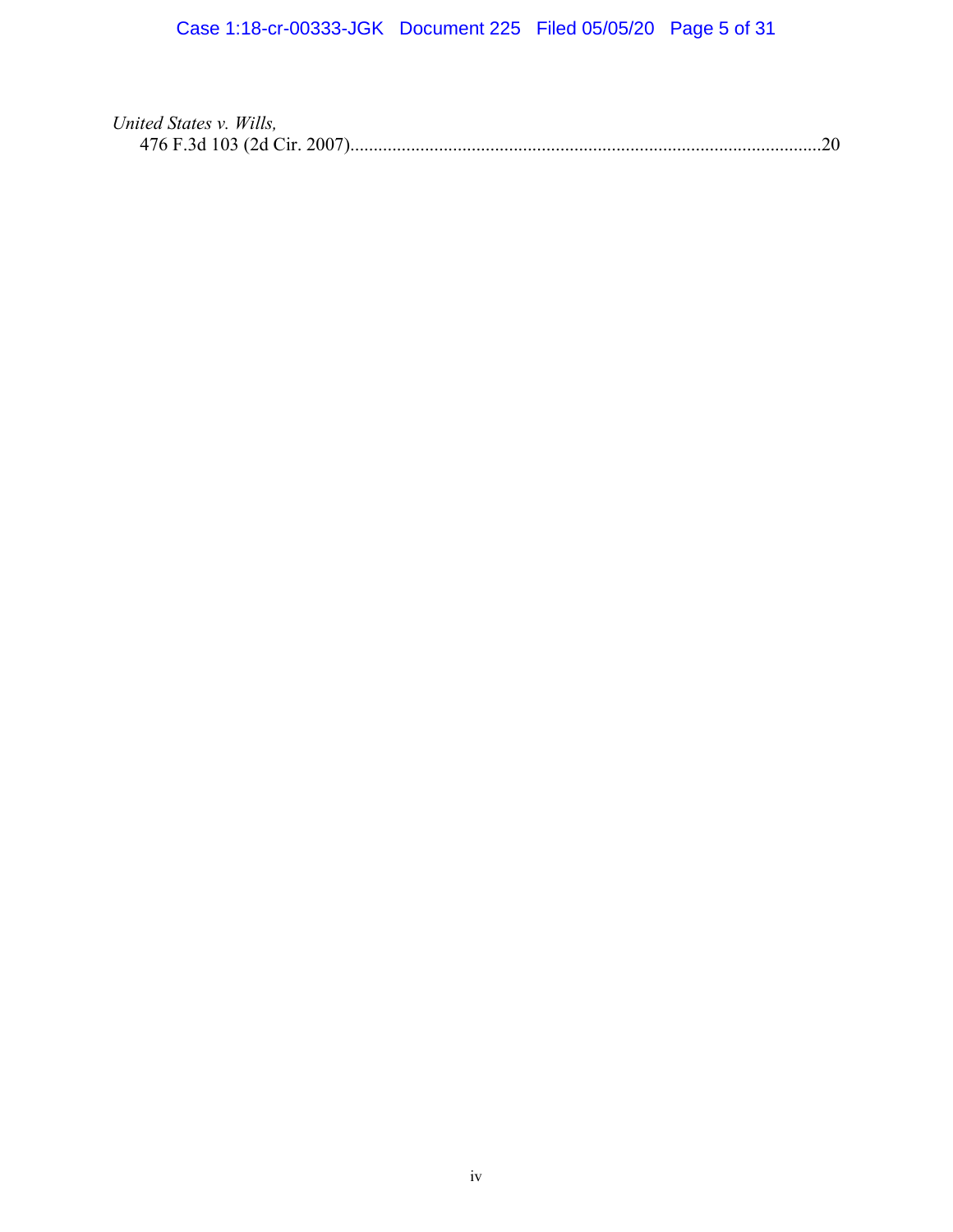Defendant Akshay Aiyer respectfully submits this memorandum in response to The United States' Sentencing Memorandum Regarding Defendant Akshay Aiyer.

### **ARGUMENT**

### **I. The Government's Failure To Prove Volume Of Commerce Renders Improper Any Enhancement To Mr. Aiyer's Offense Level On Volume Of Commerce Grounds.**

The Government does not dispute that Section 2R1.1(b)(2) of the Sentencing Guidelines (the "Guidelines") requires that the "volume of commerce" reflect commerce that was "affected by" the conspiracy, or that the burden of proving the volume of commerce lies with the Government alone. (*See* ECF No. 221, The United States' Sentencing Memorandum Regarding Defendant Akshay Aiyer ("Government's Memorandum" or "Gov't Mem."), at 19.) The Government also does not dispute that *United States v. SKW Metals & Alloys, Inc*., 195 F.3d 83 (2d Cir. 1999), is the Second Circuit precedent that controls here. (*See* Gov't Mem. at 17-18.) Under *SKW Metals*, the Government must show a measurable anticompetitive impact on price i.e., that the "conspiracy [was] incrementally successful at impacting the terms of trade or at elevating the price above the putative market price"—to prove a relevant volume of commerce. 195 F.3d at 90-91. In other words, the conspiracy must have "act[ed] upon" or "influence[d]" the terms of trade or price. *Id*. The Government has not shown that the conspiracy acted upon or influenced any terms of a transaction or any price and thus has not met its burden of proving volume of commerce.

As detailed in Mr. Aiyer's sentencing memorandum, the record at trial failed to show that the conspiracy had any anticompetitive effects—not an agreed-upon price, not what prices would or should have been in the absence of the alleged conduct, not harm to customers, not any reduction in output or competition, and not any unfavorable terms to a transaction. (*See* ECF No. 220, Sentencing Memorandum on Behalf of Akshay Aiyer ("Defendant's Memorandum" or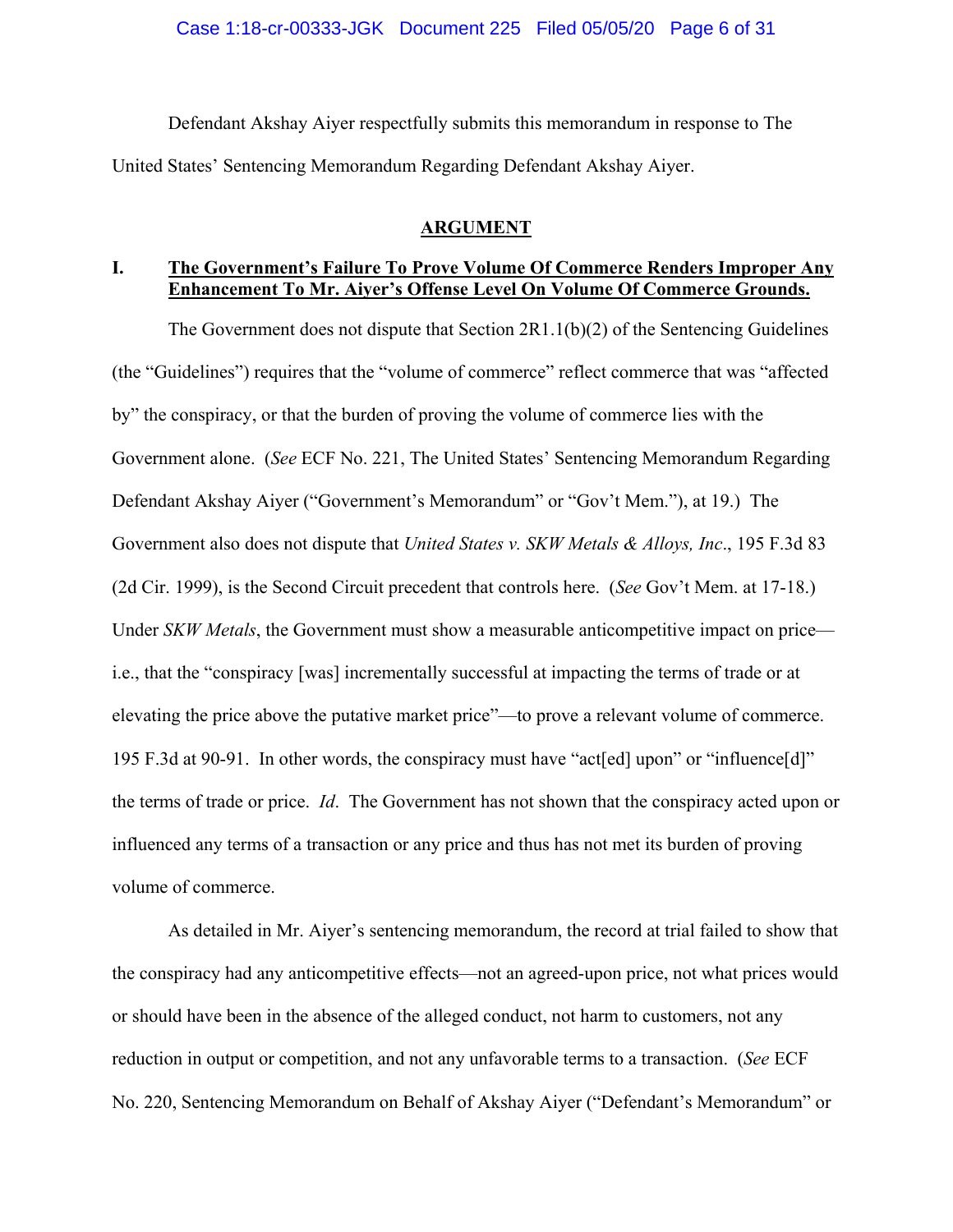### Case 1:18-cr-00333-JGK Document 225 Filed 05/05/20 Page 7 of 31

"Def. Mem."), at 2, 6-17, 46-48.) Although the burden of proof lies with the Government, Defendant's Memorandum analyzed individual episodes in five representative categories of conduct in order to highlight the Government's specific evidentiary shortcomings. (*See generally id.* at 6-17.) This analysis showed that no identifiable volume of commerce was affected within the meaning of the Sentencing Guidelines. (*See id*.)

The Government's Memorandum does not address the failures of proof described in Defendant's Memorandum. Instead, the Government makes the sweeping, conclusory statement that "each time a member of the conspiracy refrained from trading, placed orders pursuant to the conspiracy, or quoted particular prices pursuant to the conspiracy," a volume of commerce has been affected "within the clear meaning of *SKW Metals*." (Gov't Mem. at 18.)

This approach to volume of commerce directly contravenes Second Circuit law. *SKW Metals*, the controlling authority, involved the sentencing of defendants that engaged in a twoyear traditional price fixing conspiracy in the commodity ferrosilicon market. 195 F.3d at 85-86. The coconspirators had held meetings at which they agreed to set a "floor price" of 41 cents per pound, and this agreement remained in effect throughout the conspiracy period. *Id.* at 86-87. The government urged the court to find that all sales within the two-year conspiracy period were "affected by" the conspiracy within the meaning of the volume of commerce provision. *Id*. at 90-91. The Second Circuit rejected this argument. It concluded that, although the sales need not have been consummated at the agreed-upon floor price to have been affected, the sales must have been "influenced" in some measurable way—with above-market pricing or with unfair terms—to properly be the subject of a volume of commerce calculation. *Id*. On remand, the district court held that only sales within a two-month portion of the two-year conspiracy were shown to have been made at an elevated price, and thus were affected by the conspiracy. The court re-imposed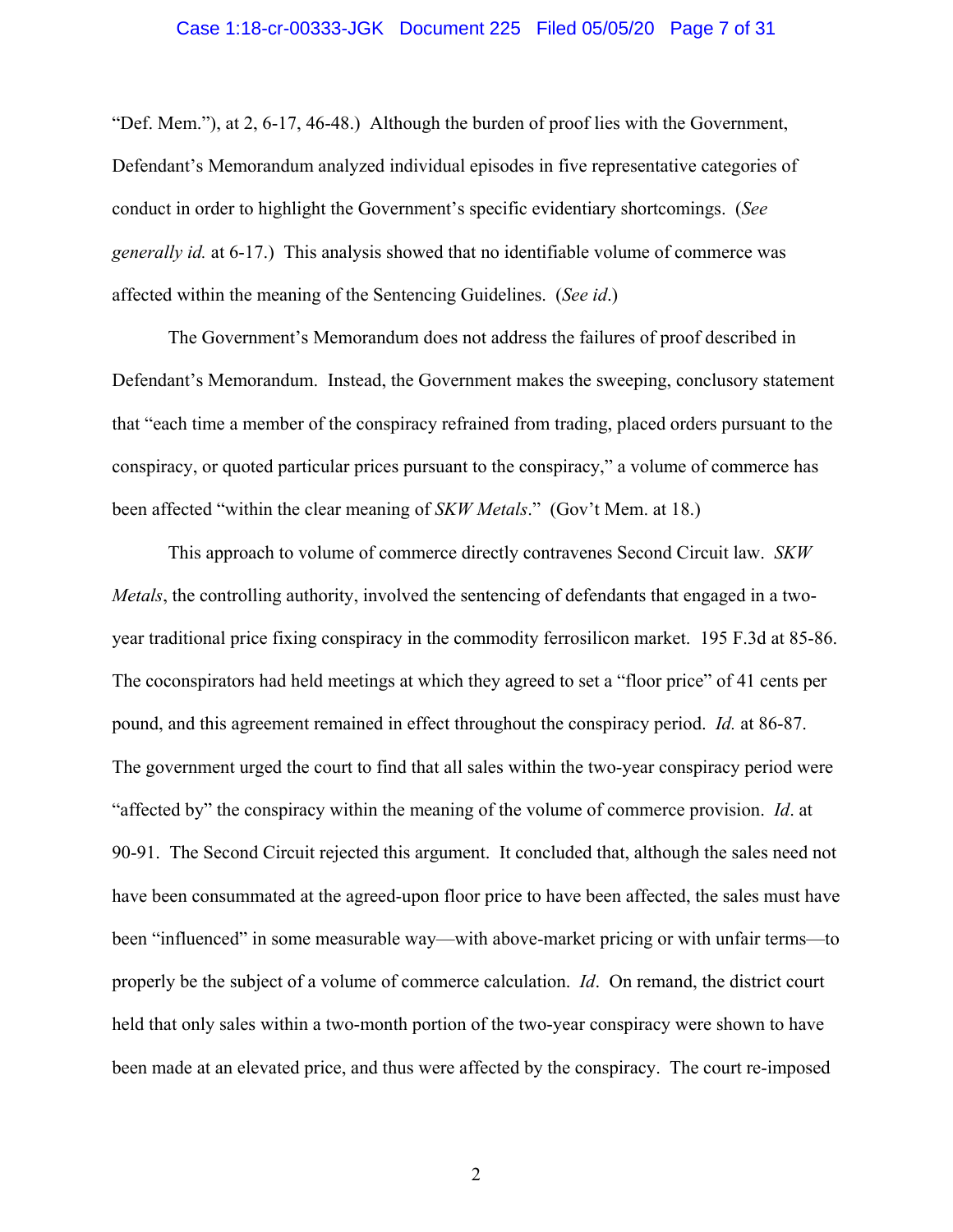### Case 1:18-cr-00333-JGK Document 225 Filed 05/05/20 Page 8 of 31

the same sentence of four months' home confinement and 18 months' probation, which the Second Circuit upheld on appeal. *See United States v. SKW Metals & Alloys, Inc.*, 6 F. App'x. 65, 66 (2d Cir. 2001).

Under *SKW Metals*, proof of an illegal conspiracy does not mean that commerce was affected by the conspiracy. The effect must be shown independently. The Government is not permitted to assume, to hypothesize, or to speculate. The Government must show an actual anticompetitive "influence" on "sale prices, the volume of goods sold, or other transactional terms," such that the "profits earned by conspirators" can be approximated.<sup>1</sup> 195 F.3d at 90-91. The Government has made no such showing here.

Indeed, the proof in this case falls even shorter of meeting the requisite showing than the proof in *SKW Metals*. While the evidence in *SKW Metals* proved a two-year continuous agreement to set ferrosilicon at a specific "floor" price, the record here showed that, at most, the conduct was episodic, infrequent, and involved no set price. *See id*. at 85-87. It bears little resemblance to a traditional per se price fixing conspiracy, which itself is still not enough to establish that volume of commerce has been "affected" under *SKW Metals*.

The Government asserts that Mr. Aiyer "would have the Court abandon the concept of volume of commerce and instead conduct a 'transaction-specific' analysis, calculating the particular price impact of the conspiracy corresponding to each instance of conduct," which, the Government contends, is not required under *SKW Metals*. (Gov't Mem. at 17.) Mr. Aiyer, however, has never disputed that *SKW Metals* does *not* require a sale-by-sale-accounting to prove volume of commerce. As the court in *SKW Metals* explained, the volume of commerce

 $\overline{a}$ 

<sup>&</sup>lt;sup>1</sup> As detailed in Defendant's Memorandum, the "profits" earned by JP Morgan from the challenged transactions are inconsequential. (*See* Def. Mem. at 20-22.)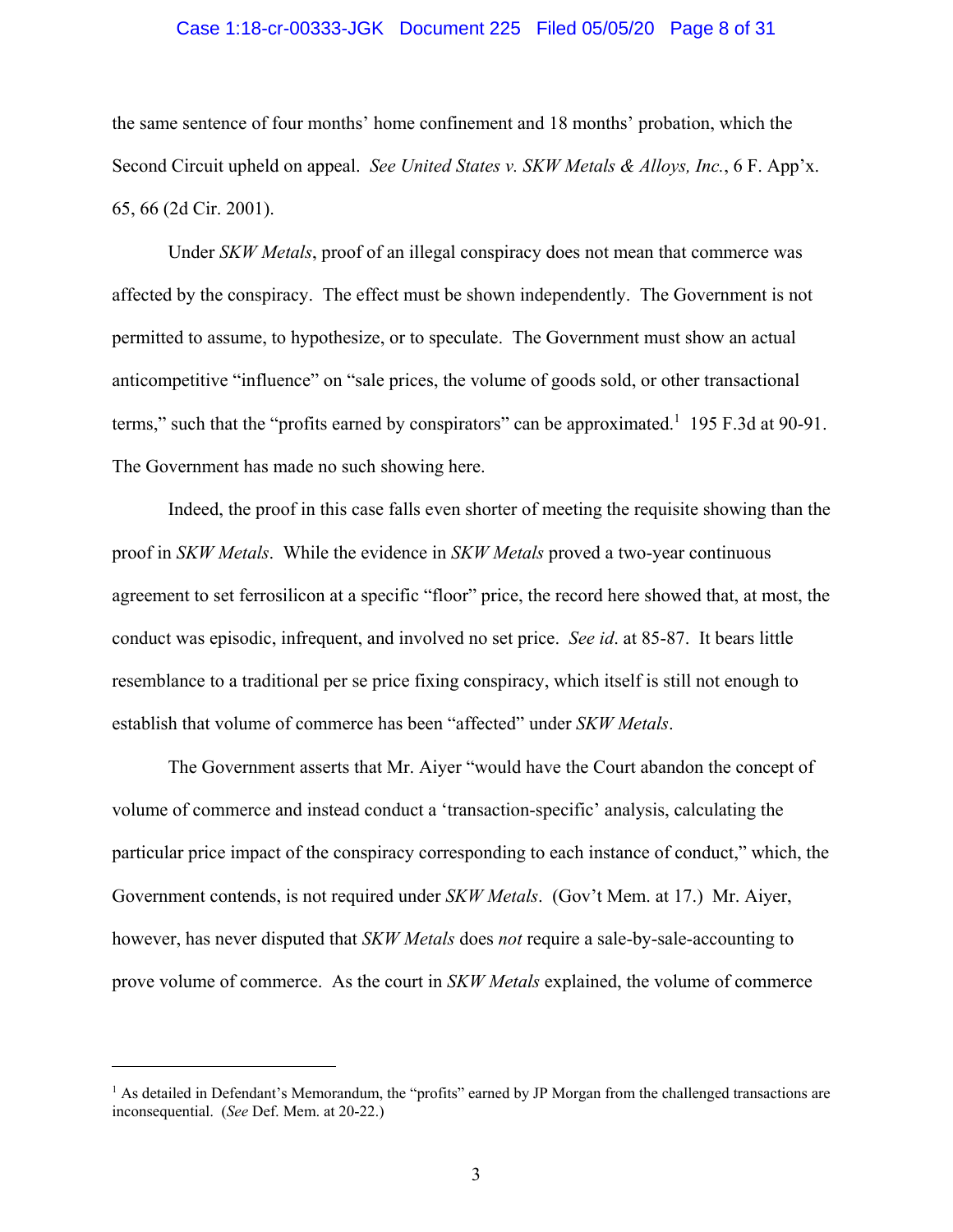### Case 1:18-cr-00333-JGK Document 225 Filed 05/05/20 Page 9 of 31

calculation is intended to be a "rough approximation of the damage caused by the conspiracy." 195 F.3d at 91. As the court expressly qualified, however, "this lightening of the government's burden does not excuse altogether the government's need to prove that *the prices charged were 'affected by' the conspiracy*." *Id.* (emphasis added). The Government has provided no such proof here.

The Government's contention that Mr. Aiyer "would have the Court abandon the concept of volume of commerce" is also incorrect. Mr. Aiyer's position is that if the volume of commerce analysis is conducted correctly, then the affected volume of commerce here is zero, as the Government has not carried its burden as to any of the sales at issue in this case.<sup>2</sup> This is completely consistent with *SKW Metals*: "[A] price-fixing conspiracy that fails to influence market transactions notwithstanding overt acts sufficient to support criminal responsibility has affected *no sales* within the meaning of the Guidelines." *Id.* (emphasis added).

More than two-thirds of the volume of commerce that the Government claims was "affected" for Guidelines purposes arises from four trading episodes: November 4, 2010; January 18, 2012; January 27, 2012; and May 8, 2012. (*See* Def. Mem. at 11-12, 16-17.) Mr. Aiyer disputes that the Government has shown an actual effect on commerce in any trading episode, and Defendant's Memorandum discusses each of these four episodes. Because these episodes loom so large in the Government's calculation, we briefly recapitulate here why the record fails to show any effect on the price or other terms of Mr. Aiyer's trades on these dates.

On November 4, 2010, the price at which Mr. Aiyer transacted in the ruble was a price that he set independently, without any consultation with Mr. Katz. Indeed, it appears from the

 $\overline{a}$ 

<sup>&</sup>lt;sup>2</sup> Mr. Aiyer also argues, in the alternative, that even if the volume of commerce principle was applied correctly which Mr. Aiyer maintains is not the case here—a downward adjustment is warranted because, in this case, the volume of commerce figure greatly overstates the financial significance of the conduct at issue. (*See* Def. Mem. at 20-23.)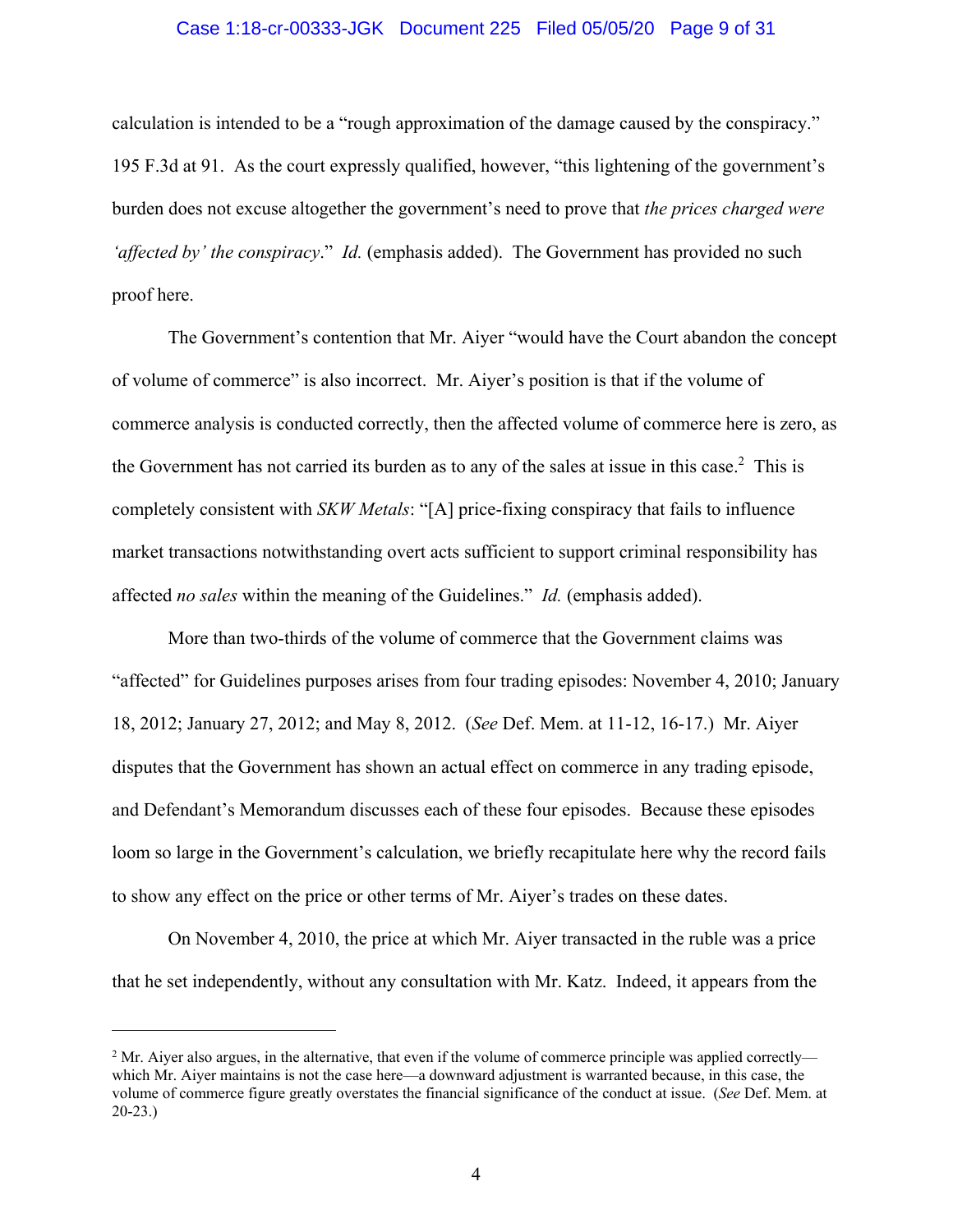### Case 1:18-cr-00333-JGK Document 225 Filed 05/05/20 Page 10 of 31

record that Mr. Aiyer quoted this price to the customer before he even knew that Mr. Katz had been asked for a quote on the same transaction. Certainly, the Government has offered no evidence to the contrary, and there is no basis for concluding that Mr. Aiyer's price was anything but competitive.

On January 18, 2012, the date on which Mr. Aiyer executed a dollar/rand stop loss order for his client, the evidence shows that the order would have been triggered by the natural movement of market prices, regardless of any trading by participants in the Rand Chat Room. As a result, the customer got exactly the price it bargained for—likely, in fact, a better price and the conspiracy had no identifiable effect on transactions in dollar/rand.

On January 27, 2012, a date on which Mr. Aiyer traded before, during, and after the dollar/shekel fix window, the fix price was determined by extensive and aggressive trading by major market participants, including Goldman Sachs, RBS, and TD Bank. There was no evidence that Mr. Katz's withdrawal of a small bid before the fix had any impact on the fix outcome, and, in any event, his aggressive buy—undisclosed to Mr. Aiyer—more than offset any effect of his withdrawn bid.

On May 8, 2012, Mr. Cummins, learning that Mr. Aiyer would be trading in the dollar/rand fix, placed offers during the fix window to "help" Mr. Aiyer. It is undisputed that Mr. Cummins posted such offers on his own initiative, not at Mr. Aiyer's request, and equally undisputed that his offers were so far out of the market that they not only were not transacted on, they were not even visible to other market participants. Although Mr. Waller testified that these offers could have affected the market under different hypothetical circumstances, the Government does not argue that they affected actual market transactions in this instance.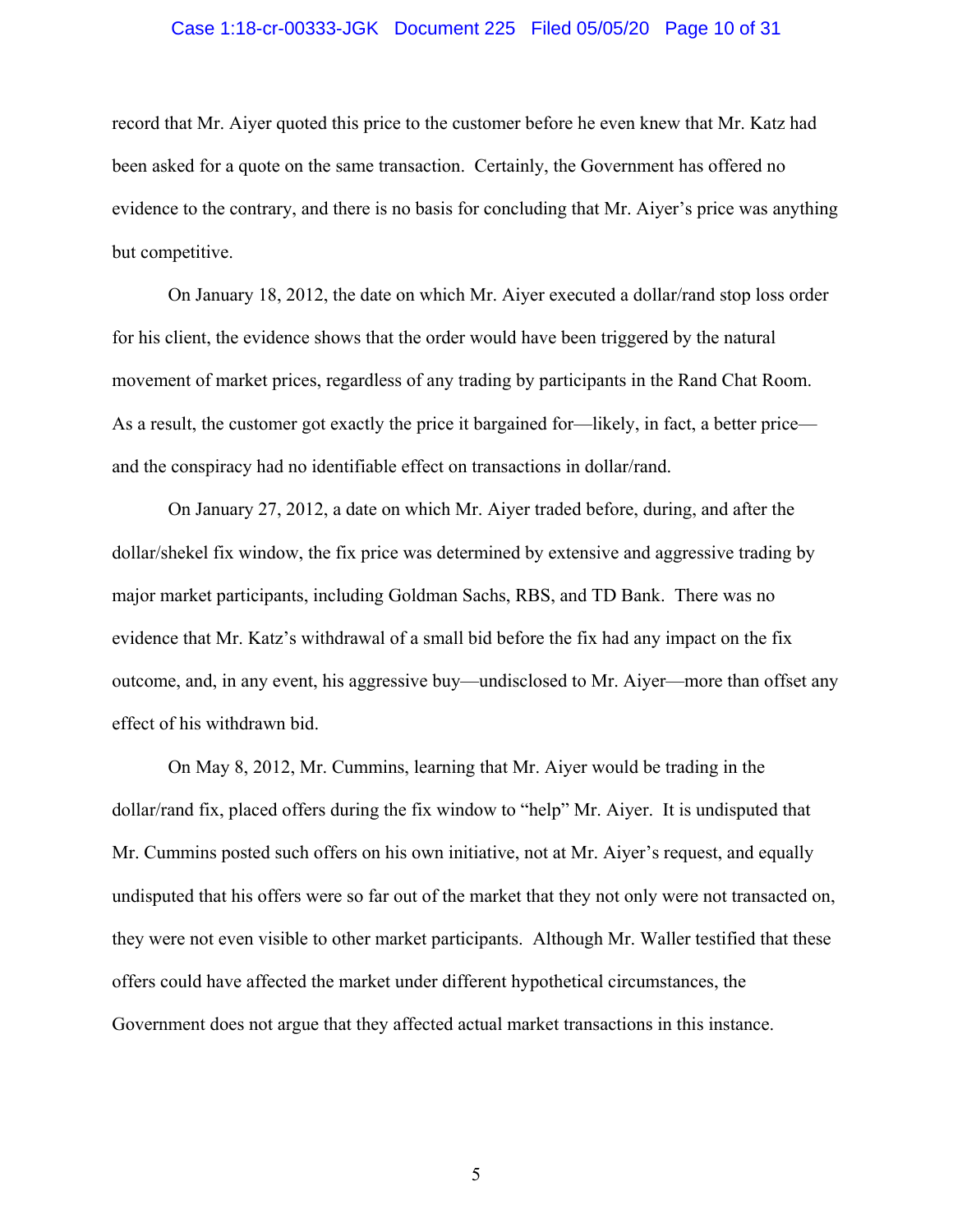### Case 1:18-cr-00333-JGK Document 225 Filed 05/05/20 Page 11 of 31

In short, in these four large trading episodes—as in the smaller episodes on which the Government relies—the Government fails to show *any* impact on commerce.

### **II. The Government Failed To Provide Any Justifications For The One-Level Enhancement For Bid Rigging.**

In Defendant's Memorandum, Mr. Aiyer set out in detail the evidence presented at trial and the relevant case law demonstrating why no adjustment to the offense level for bid rigging is warranted. (*See* Def. Mem. at 24-28.) In response, the Government largely ignores the evidence and case law and instead advances three arguments: 1) the evidence concerning the episodes on November 4, 2010 and February 28, 2012 support a finding of bid rigging; 2) the fact that the banks' customers viewed the traders as competitors and were not aware that the traders were communicating supports a finding of bid rigging; and 3) the jury determined that the conduct presented at trial is bid rigging. The Government's arguments fail.

First, the Government's characterization of November 4, 2010 and February 28, 2012 as examples of bid rigging is unsupported. (*See* Gov't Mem. at 27.) With respect to both of these episodes—as well as the other episodes involving the ruble and the zloty—the Government did not present any evidence at trial of the Rand Chat Room members agreeing to provide Mr. Aiyer with the prices that they had quoted or would quote to a customer, providing Mr. Aiyer with their prices so that Mr. Aiyer could win the transactions at favorable prices, or believing that they would be awarded a later transaction as a quid pro quo for their assistance. At most, the Government presented evidence that, on one or two occasions, Mr. Aiyer unilaterally took advantage of information provided to him by other Rand Chat Room participants.

Other than these two episodes, it is still unclear which specific episodes the Government contends constitute bid rigging. To the extent that the Government asserts that the interdealer episodes are also bid rigging, as the Government seems to suggest in its submission (*see id.* at 9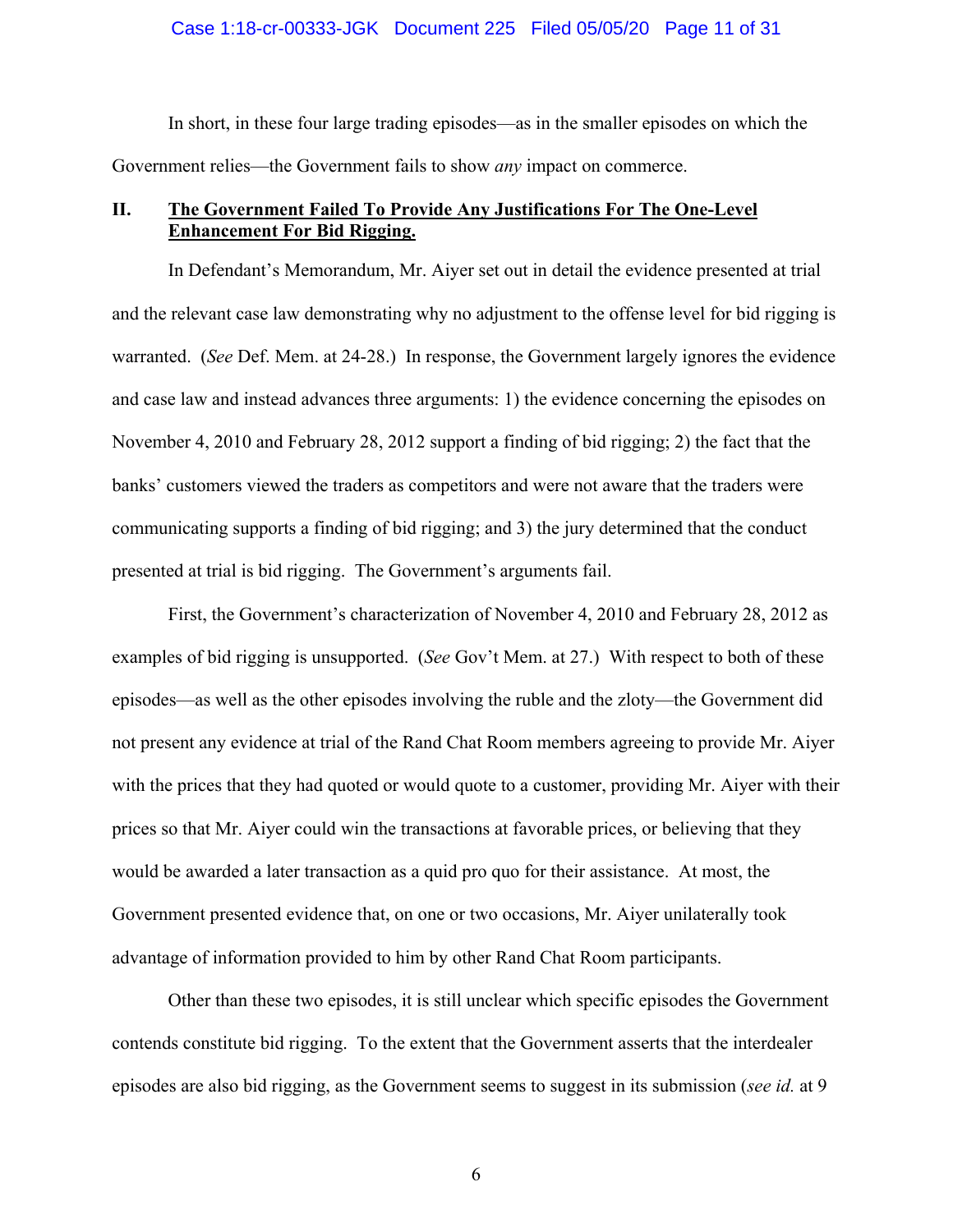### Case 1:18-cr-00333-JGK Document 225 Filed 05/05/20 Page 12 of 31

("These [episodes of interdealer trading] were just some of the many instances of price-fixing and *bid-rigging* conduct engaged in by Defendant and his co-conspirators") (emphasis added)), controlling case law refutes the Government's point.

In *In re London Silver Fixing, Ltd., Antitrust Litigation*, the court dismissed a claim for bid rigging, but not a claim for price fixing, because the relevant conduct did not involve "a bidding process for any particular contract, project, or transaction." 213 F. Supp. 3d 530, 564 (S.D.N.Y. 2016). There, plaintiffs alleged that traders of silver and silver-related products participated in a price fixing and bid rigging conspiracy by manipulating the daily benchmark price of silver, sharing confidential information, and coordinating bid-ask spreads. In reaching its conclusion, the court reasoned that "the auction process was a benchmarking mechanism, not a bidding process for any particular contract, project or transaction." *Id*.

The Government also previously identified *In re Foreign Exchange Benchmark Rates Antitrust Litigation.*, 74 F. Supp. 3d 581, 594 (S.D.N.Y. 2015) and *United States v. Usher*, No. 17 CR 19 (RMB), 2018 WL 2424555, at \*4 (S.D.N.Y. May 4, 2018) as the most analogous cases that support the proposition that the challenged interdealer conduct is price fixing or bid rigging. (*See* ECF No. 212, Government's March 16, 2020 Letter at 2.) Notably, in *In re Foreign Exchange*, the plaintiffs characterized the challenged conduct as price fixing; there was no mention of bid rigging in the complaint or the motion to dismiss decision. 74 F. Supp. 3d 581 at 592, at ¶ 6 ("[T]he U.S. Complaint plausibly alleges a price-fixing conspiracy"); Third Amended Complaint, *In re Foreign Exchange Benchmark Rates Antitrust Litigation.*, 1:13-cv-07789 (S.D.N.Y. June 3, 2016), ECF No. 619 ("Beginning at least as early as 2003 and continuing through 2013, Defendants conspired with each other to fix prices in the FX market."). In *Usher*,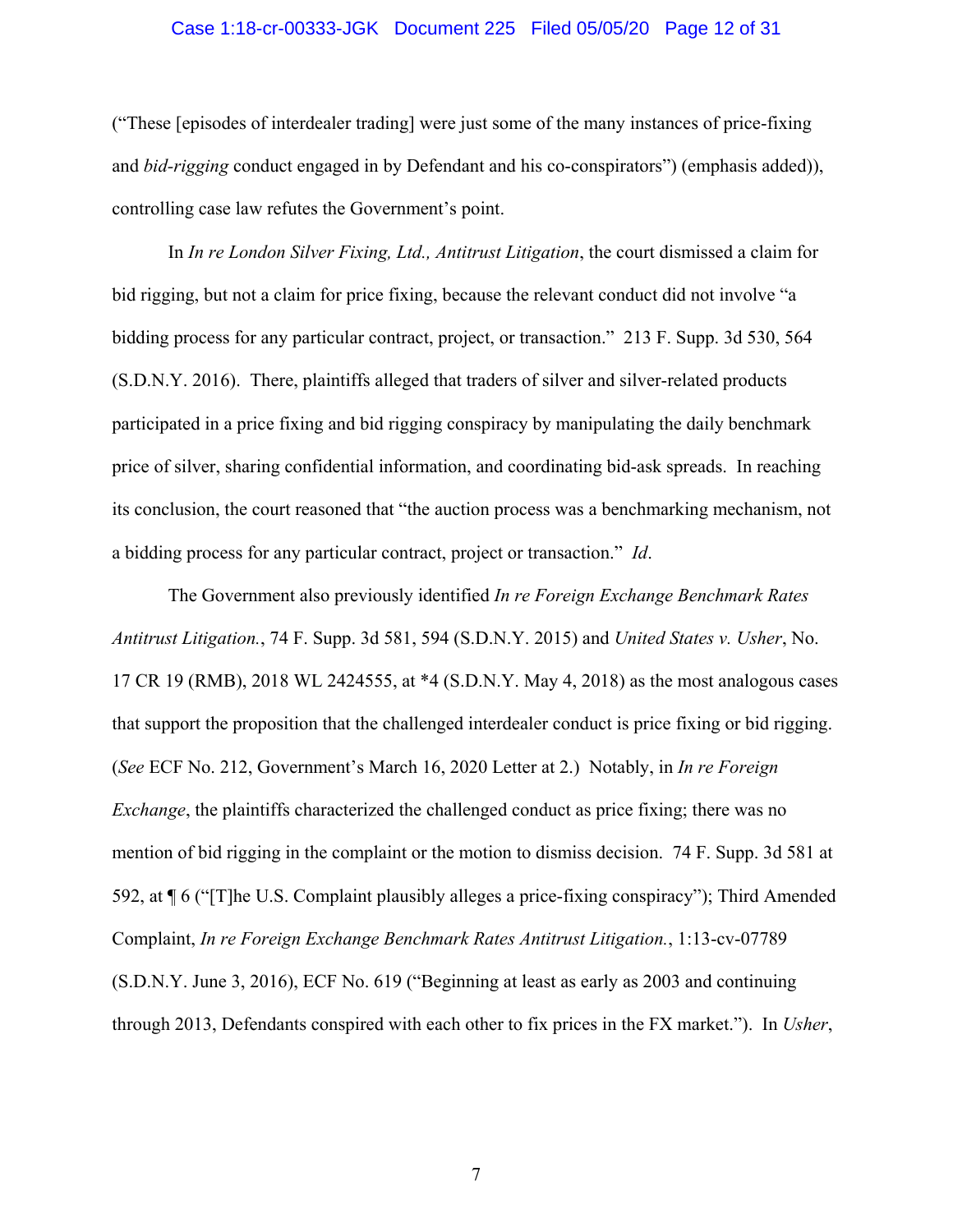### Case 1:18-cr-00333-JGK Document 225 Filed 05/05/20 Page 13 of 31

there was no determination by the court that the challenged conduct actually constituted bid rigging *or* price fixing, and the case ended with the defendants' acquittal.

Next, the Government argues that the Rand Chat Room members' customers viewed them as competitors and were unaware that the traders were sharing information with one another. (*See* Gov't Mem. at 27.) According to the Government, this fact establishes that the Rand Chat Room members were not in a vertical relationship, but instead a bid rigging conspiracy. (*Id.*) That customers viewed the Rand Chat Room participants as competitors, however, is irrelevant. What matters is whether they were in fact competitors, or whether Mr. Katz and Mr. Cummins needed Mr. Aiyer to support their trading in the ruble. It is for the Court, based on all of the facts, to determine the economic realities of the relationship and the competitive significance of the alleged restraint. *See Copy-Data Sys., Inc. v. Toshiba America, Inc.,* 663 F.2d 405, 408, 411 (2d Cir. 1981) (finding the per se rule not applicable to the alleged restraint, even though the entities were "on the same market level" and thus competitors in some respects, because of the dual-distribution structure of the parties' relationship); *Abadir & Co. v. First Miss. Corp.*, 651 F.2d 422, 427 (5th Cir. 1981) ("It has already been noted that antitrust law is concerned not with superficial technical appearances, but with practical economic substance.") (citations omitted).

Finally, the Governments asserts that "[i]n this case … the *jury* concluded that the facts supported the allegation that Defendant was involved in a price-fixing and *bid-rigging*  conspiracy." (Gov't Mem. at 29 (emphasis in original).) The Government is mistaken. Although the jury instructions briefly described bid rigging, the jury was never asked to determine whether Mr. Aiyer engaged in bid rigging, as distinct from price fixing. Indeed, as Mr. Aiyer repeatedly argued throughout this case, the determination of whether the actual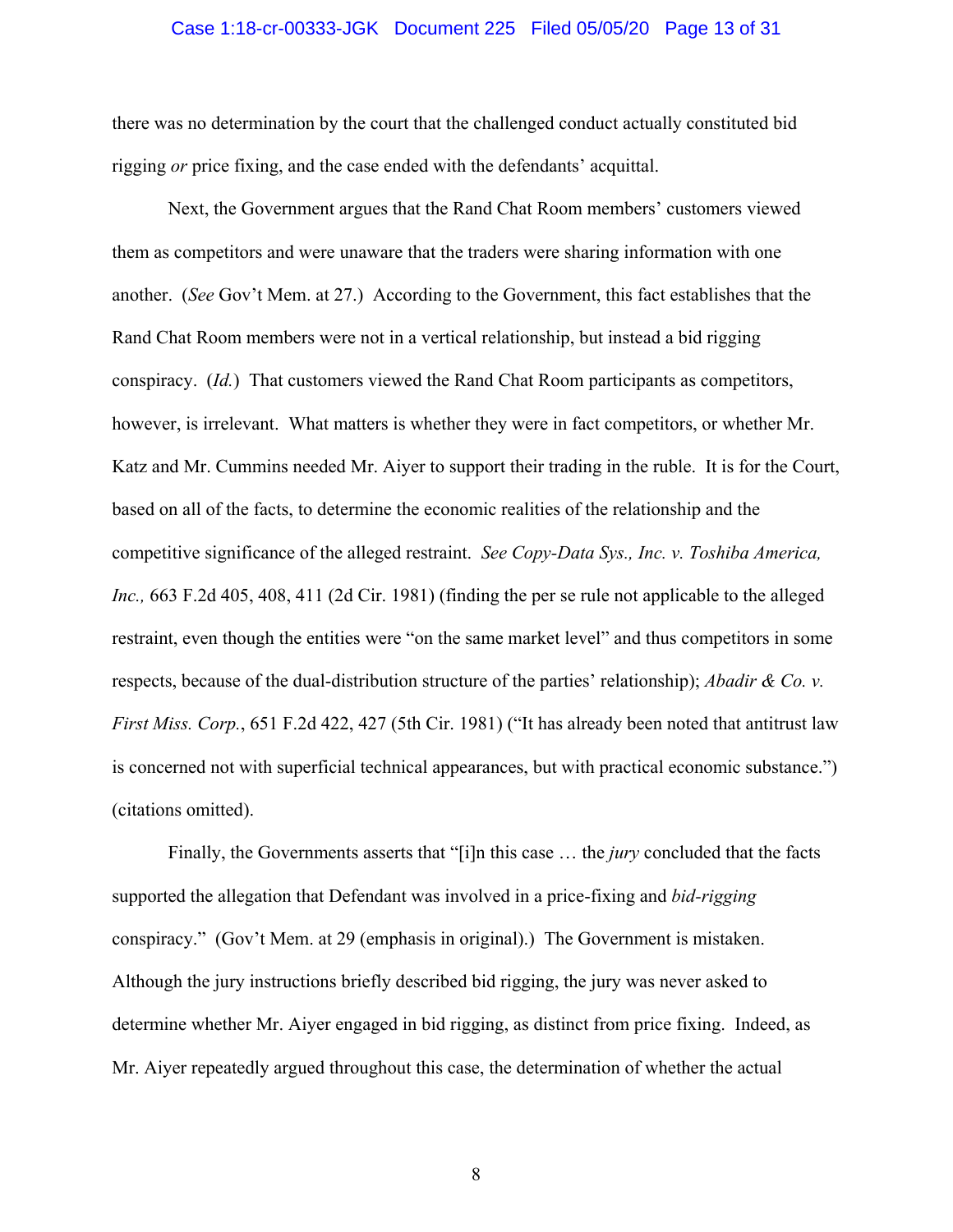### Case 1:18-cr-00333-JGK Document 225 Filed 05/05/20 Page 14 of 31

behaviors underlying the Indictment, if proven to have occurred, are per se illegal—i.e., either price fixing or bid rigging—or subject to the rule of reason is a question of law for the Court to decide.

Significantly, the Government did *not* charge Mr. Cummins or Mr. Katz with bid rigging. (*See* Information, *United States v. Katz,* No. 17-cr-003 (S.D.N.Y. Jan. 4, 2017); Information, *United States v. Cummins*, No. 17-cr-026 (S.D.N.Y. Jan. 12, 2017).) This characterization of the conduct was plainly an afterthought in Mr. Aiyer's case, not an accurate way to describe the conduct. Of course, Mr. Aiyer could not have participated in a bid rigging conspiracy by himself.

For these reasons, the one-level enhancement for bid rigging is not appropriate.

### **III. The Government's Sentencing Memorandum Asks The Court To Ignore Section 3353(a) Factors.**

The Guidelines are "not the only consideration" for a sentencing court, nor are they binding. *Gall v. United States*, 552 U.S. 38, 49 (2007).A Guidelines calculation, in fact, falls "second" to "the bedrock" of federal sentencing, 18 U.S.C. § 3553(a), which "requires a court to take account of a defendant's character in imposing a sentence." *United States v. Gupta*, 904 F. Supp. 2d 349, 354 (S.D.N.Y. 2012). The Government essentially asks the Court to ignore these well-established principles. According to the Government, Mr. Aiyer's history and character as being "a good friend, son, brother, and partner"—are irrelevant. (Gov't Mem. at 12 ("Defendant's sentencing memorandum sets forth exhaustive detail about his upbringing and his life as a citizen and currency trader. It may well be that Defendant has been a good friend, son, brother, and partner. However, as his submission demonstrates, Defendant lived a privileged life.").) But that is not the law. As set forth in Defendant's Memorandum, and as discussed more fully below, Mr. Aiyer's character, as well as the other Section 3553(a) factors, are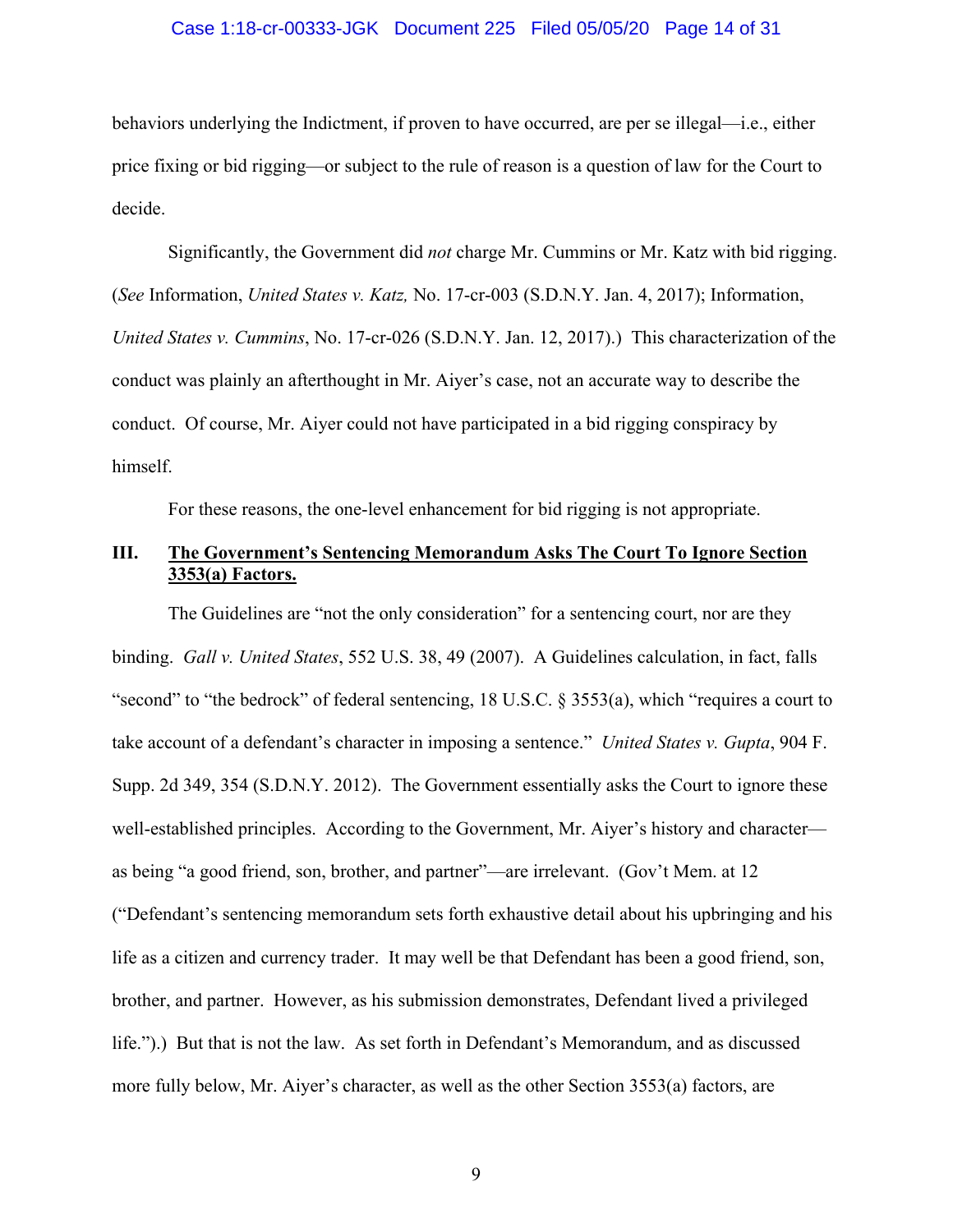### Case 1:18-cr-00333-JGK Document 225 Filed 05/05/20 Page 15 of 31

significant considerations in determining an appropriate sentence. These factors weigh heavily in favor of a non-custodial sentence.

### A. Mr. Aiyer's History And Character Are Important Considerations For Sentencing.

The Government offers only a brief response to the detailed discussion of Mr. Aiyer's extraordinary decency. In summary, the Government all but dismisses the content of the more than fifty letters<sup>3</sup> attesting to Mr. Aiyer's character and counters with two assertions—that Mr. Aiyer "lived a privileged life" and that Mr. Aiyer's so-called "greed and arrogance drove him to cheat." (Gov't Mem. at 12.) These inflammatory statements are inaccurate, unrelated to the merits of the case, and not a proper basis for sentencing.

Regarding the first claim, the Government asserts, "It may well be that Defendant has been a good friend, son, brother, and partner. However, as his submission demonstrates, Defendant lived a privileged life." (*Id*.) This characterization is a gross oversimplification of Mr. Aiyer's life. While it is true that Mr. Aiyer attained success as a trader at JP Morgan, it is also true that Mr. Aiyer immigrated from Pune, India, earned a scholarship to Vassar College, and worked tirelessly in college—"taking the hardest classes …, working extra jobs and interning at offices in the city while concurrently completing his studies," in the words of a close friend—to ultimately earn a position at JP Morgan. (Def. Mem. at 37.) It is far more accurate to describe Mr. Aiyer as hardworking, diligent, and resourceful than it is to describe him as "privileged."

The Government's statement is also a non sequitur. Even if Mr. Aiyer could be said to have "lived a privileged life," any privilege that Mr. Aiyer may have enjoyed in no way

 $\overline{a}$ 

<sup>&</sup>lt;sup>3</sup> Three additional letters in support of Mr. Aiyer are attached hereto as Exhibit A. These letters arrived at defense counsel's office after the shelter-in-place order went into effect, and counsel only recently learned of them.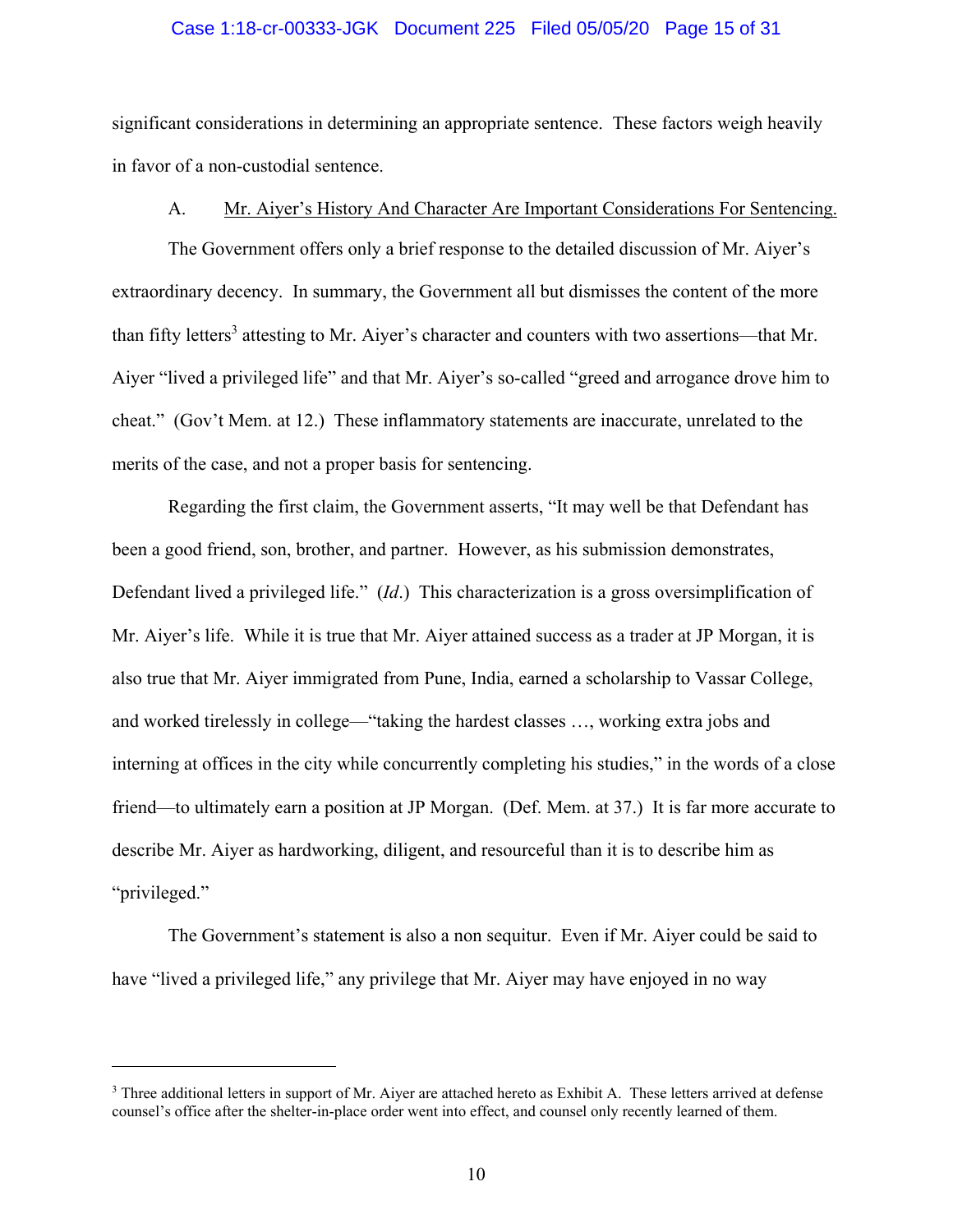### Case 1:18-cr-00333-JGK Document 225 Filed 05/05/20 Page 16 of 31

undermines the fact that he is a kind, caring, generous, and upstanding person. Defendant's Memorandum detailed the great lengths to which Mr. Aiyer goes for his family, friends, partner, classmates, teammates, and community, especially in their times of need. (*See generally id.* at 34-44.) That Mr. Aiyer is a decent human being, deserving of the Court's leniency, does not relate to the question of privilege.

Regarding its second claim, the Government asserts, "By the age of 30, Defendant was a millionaire with a lucrative finance job and a vacation home in Martha's Vineyard—but that was not enough. Defendant's greed and arrogance drove him to cheat others in order to make even more money for himself." (Gov't Mem. at 12.) This description is baseless and offensive. The record is devoid of any evidence showing Mr. Aiyer to be greedy or arrogant or "cheat [ing] others to make even more money." (*See* Def. Mem. at 2, 6-17, 46-48 (discussing lack of proven harm to customers or significant profits earned).) The Government's theory that Mr. Aiyer was motivated by financial gain or "greed" is implausible. With respect to the ruble, for example, it makes no sense that Mr. Aiyer, who was unquestionably a highly skilled trader with a very large trading volume, would enter into a conspiracy—for the purpose of "making more money"—with Mr. Cummins and Mr. Katz, who admitted to being far less competent ruble traders than Mr. Aiyer and who did almost no business in the ruble. (*See* ECF No. 196, Memorandum of Law in Support of Defendant's Motion for a Judgment of Acquittal or, in the Alternative, for the Declaration of a Mistrial or a New Trial, at 39.) Whether or not his actions were completely permissible, Mr. Aiyer's far more likely motive was to help friends whom he perceived to be in need of assistance. With respect to interdealer trading, the Government presented no evidence of any actual and tangible benefit to Mr. Aiyer.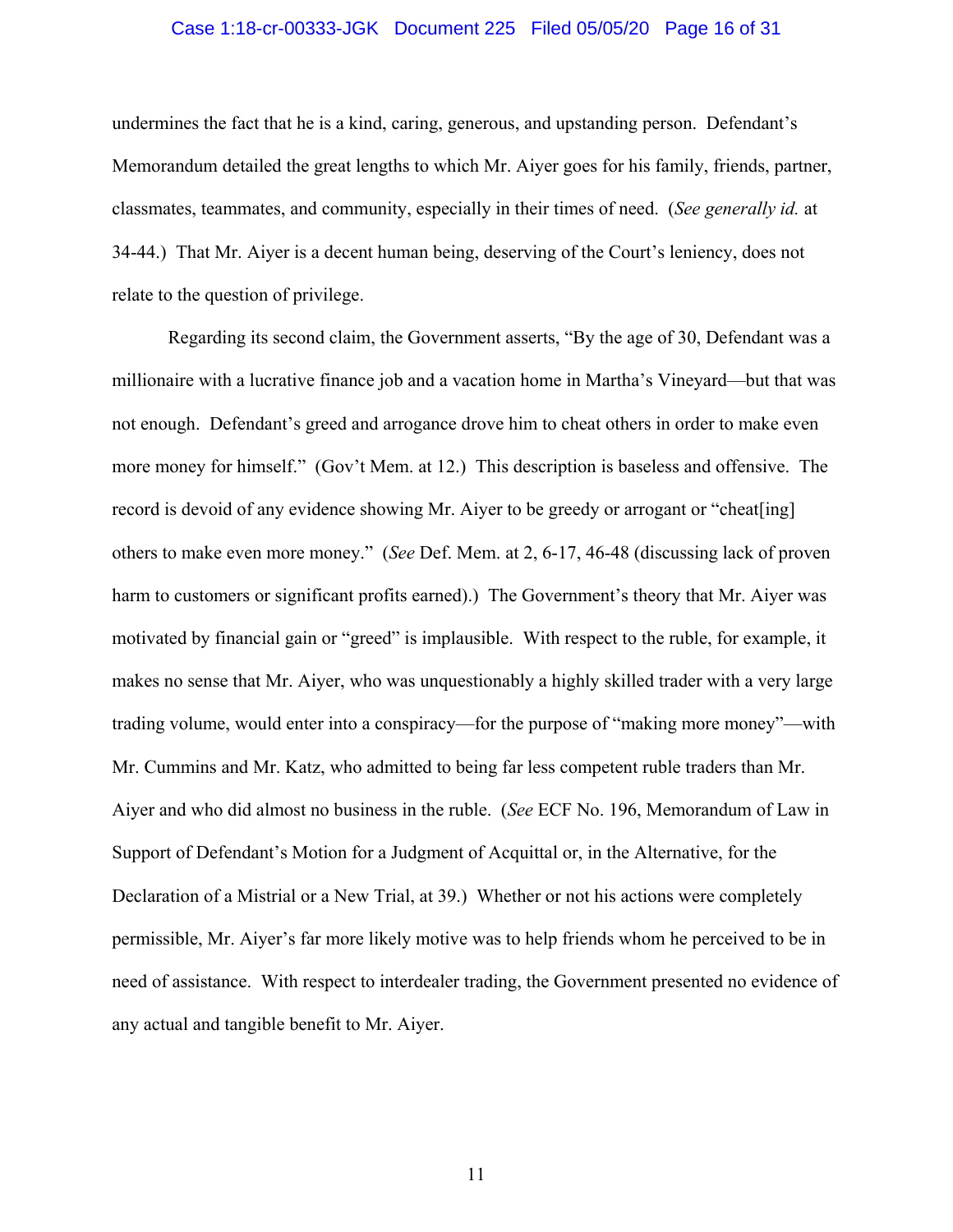### B. The Unique Nature And Characteristics Of The Conduct For Which Mr. Aiyer Was Convicted Support A Sentence Of Probation With A Period Of Home Confinement.

As discussed in Defendant's Memorandum, Mr. Aiyer is a non-violent, first-time offender, who was convicted of a crime premised on conduct that was widespread in the foreign exchange industry, that required no knowledge of illegality or showing of harm, and from which Mr. Aiyer did not profit significantly. Pursuant to the ABA Task Force Report, these circumstances warrant this Court's consideration of a non-incarceratory sentence. (*See* Def. Mem. at 49 (citing the ABA Task Force Report).)

The Government's Memorandum does not dispute that the conduct for which Mr. Aiyer was convicted was rampant in the foreign exchange industry or that numerous individuals who engaged in similar conduct will never be prosecuted, much less imprisoned. Indeed, the Government acknowledges that several banks pled guilty to violating the Sherman Act for "similar" behavior. (*See* Gov't Mem. at 35.) This alone is reason not to "make an example" of Mr. Aiyer by imposing a lengthy sentence. (*See* Def. Mem. at 59-60 (citing Sentencing Transcript at 85:1-86:12, *United States v. Connolly*, No. 16 Cr. 370 (S.D.N.Y. Oct. 24, 2019) ("*Connolly* Sentencing Tr.") (McMahon, J.).)

The Government also cites the bank guilty pleas, including the one involving JP Morgan, as indicative of the "seriousness of [the] conduct" for which Mr. Aiyer was convicted. (Gov't Mem. at 36.) This assertion is mistaken for at least two reasons. First, it is our understanding that the criminal pleas entered into by JP Morgan, Citigroup, and Barclays were premised on one type of conduct only—manipulating the euro/dollar fix in London. This was the conduct at issue in *United States v. Usher*, No. 17 Cr. 19 (RMB) (S.D.N.Y.), in which, of course, the defendants were acquitted. The pleas by JP Morgan, Citigroup, and Barclays were not based on the activities of the Rand Chat Room. Second, although the conduct that was the subject of the bank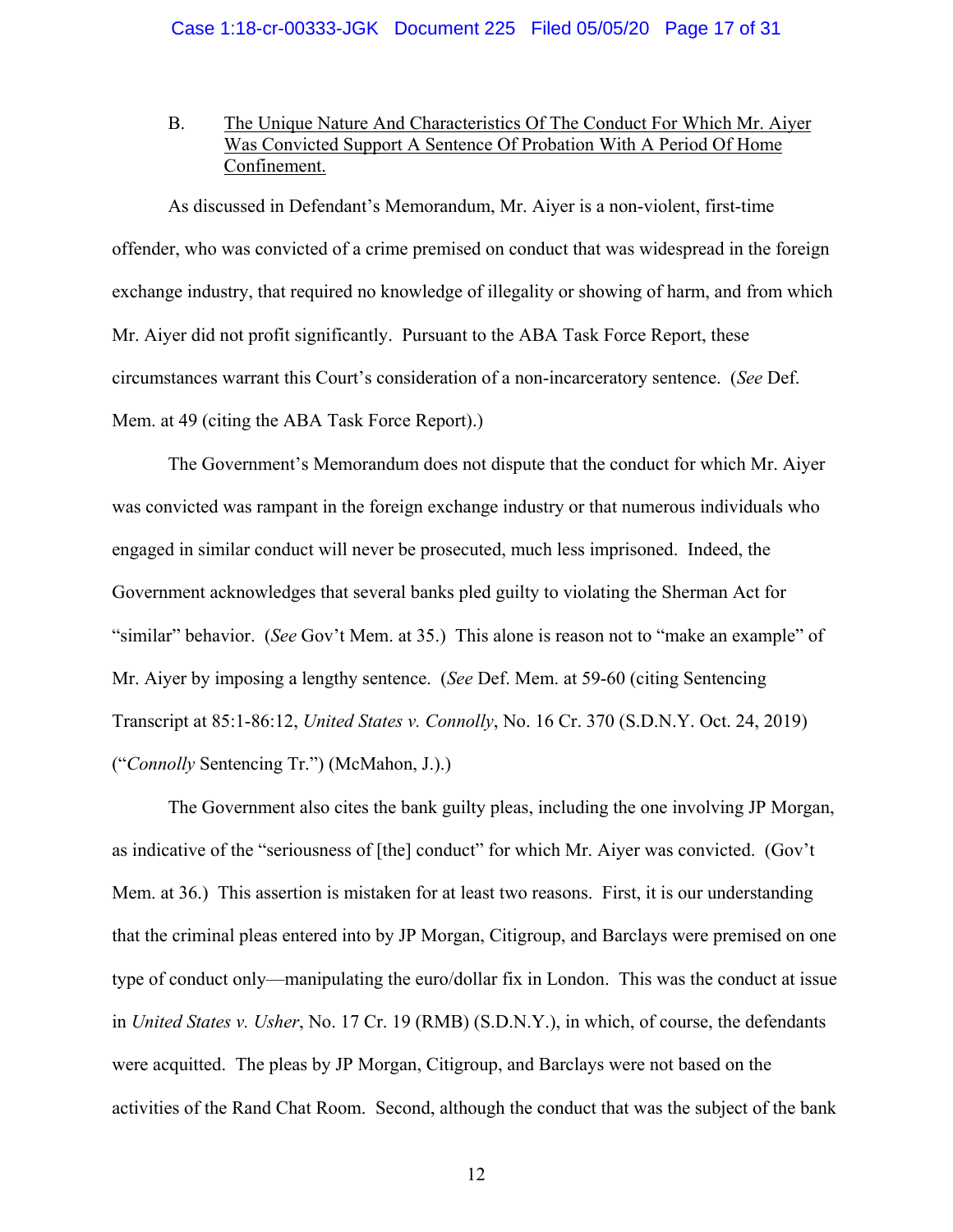### Case 1:18-cr-00333-JGK Document 225 Filed 05/05/20 Page 18 of 31

plea agreements was indeed similar in some respects to what was tried here, there are many features of Mr. Aiyer's case that are idiosyncratic to Mr. Aiyer: he is an individual of upstanding character, who was well-respected by both colleagues and customers, with no criminal history, no proven awareness of the potential criminality of his conduct, and no proven significant financial gains. It is the sum of these factors that matters most in determining the appropriate sentence.

### C. The Court Can And Should Consider Collateral Consequences In Determining An Appropriate Sentence For Mr. Aiyer.

The Government argues that the fact "[t]hat Defendant has suffered personal and professional consequences for having committed a crime should not be considered by the court in fashioning a just sentence." (Gov't Mem. at 43.) In so arguing, the Government mischaracterizes Mr. Aiyer's position regarding the import of the collateral consequences that he has already experienced and will continue to experience as a result of his prosecution and conviction. It also ignores the case law that Mr. Aiyer cited demonstrating that courts can and should consider collateral consequences in determining a just sentence.

To begin with, contrary to the Government's assertion, Mr. Aiyer is not "essentially argu[ing] that having been exposed as a criminal is punishment enough" (*id*. at 42) and that he therefore should not receive any sentence whatsoever. Mr. Aiyer simply argues that for the many reasons articulated in his memorandum, including the collateral consequences that he has suffered and will continue to suffer, a sentence of probation with a special condition of home confinement is appropriate. Although the Government implies that a non-custodial sentence is equivalent to no punishment at all, this is far from the truth. As courts have acknowledged, probation is "*significant* punishment" and "substantially restrict[s]" a defendant's "liberty." *United States v. Leitch*, No. 11-cr-00609 (JG), 2013 WL 753445, at \*12 (E.D.N.Y. Feb. 28,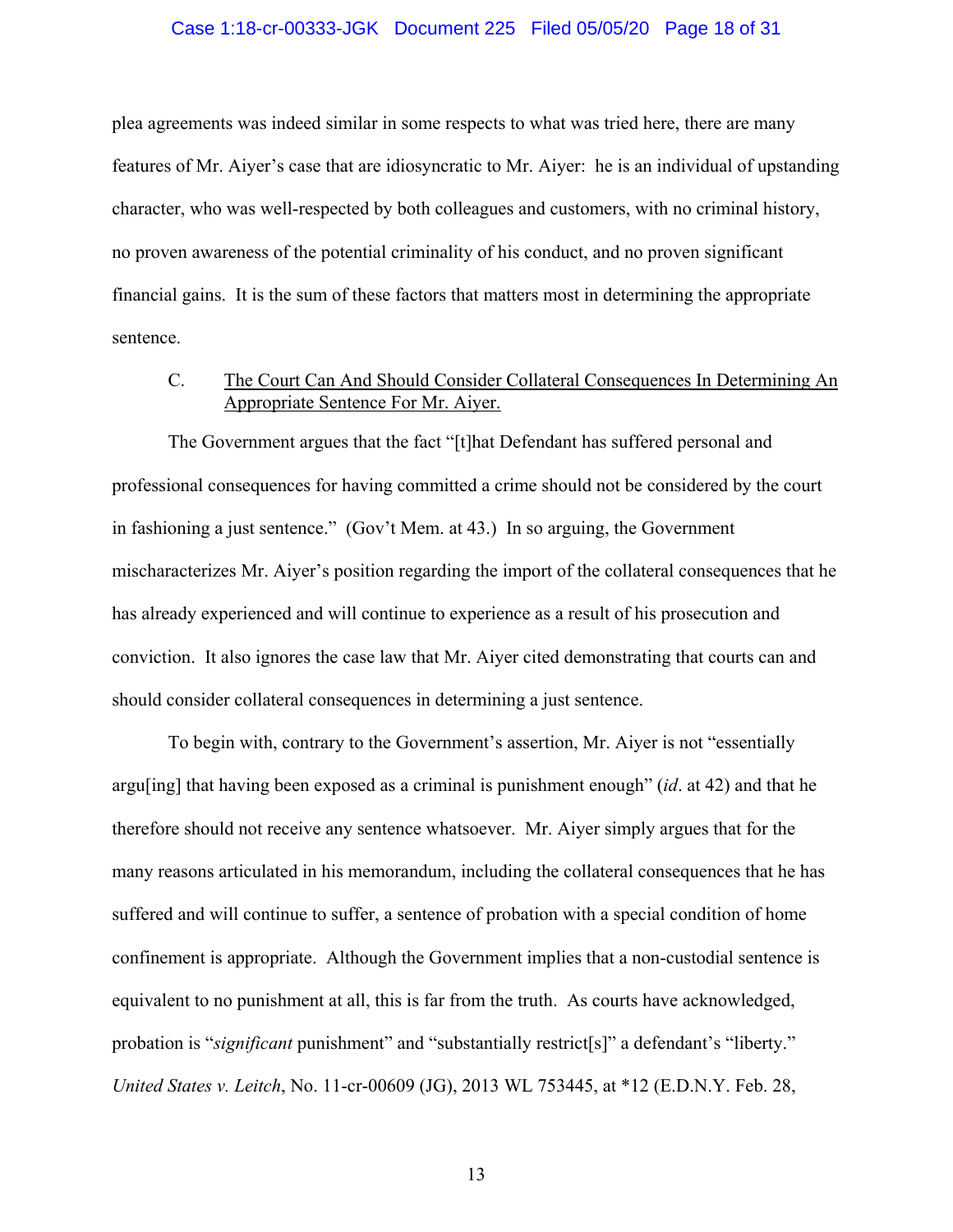### Case 1:18-cr-00333-JGK Document 225 Filed 05/05/20 Page 19 of 31

2013) ("[I]t bears emphasis that when a judge chooses between a prison term and probation, she is not choosing between punishment and no punishment. … And as the Supreme Court has recognized, probation is *significant* punishment. …") (emphasis in original).

The case law cited in Defendant's Memorandum provides ample support for the Court's consideration of such consequences in determining Mr. Aiyer's sentence. *See United States v. Stewart*, 590 F.3d 93, 141 (2d Cir. 2009) (finding that a court cannot "properly calibrate a 'just punishment' if it does not consider the collateral effects of a particular sentence"); *United States v. Nesbeth*, 188 F. Supp. 3d 179, 180, 186, 188 (E.D.N.Y. 2016) (noting that there is a circuit split on the issue of whether collateral consequences can be considered in fashioning a sentence and remarking that "the Second Circuit['s] … embrace of the impact and significance of the collateral consequences facing a convicted felon as bearing upon a just punishment is the enlightened view"); *United States v. Chong*, No. 13-CR-570, 2014 WL 4773978, at \*6 (E.D.N.Y. Sept. 24, 2014) ("In imposing 'just punishment' for a particular offense, a sentencing judge cannot ignore the additional penalties and hardships that will attach as a result of conviction"); *see also United States v. Prosperi*, 686 F.3d 32, 48 (1st Cir. 2012) (affirming a variance from the Guidelines range of 87 to 108 months of imprisonment to a non-custodial sentence based on "the anguish and the penalty and the burden that persons face when called to account, as these men are, for the wrong that they committed," the cost of incarceration to taxpayers, and the personal toll that the defendant's incarceration would take on his ill wife); *United States v. Vigil*, 476 F. Supp. 2d 1231, 1315 (D.N.M. 2007) (accounting for the "incalculable damage to [the defendant's] personal and professional reputation as a result of tremendous media coverage of his case and the case against his co-conspirators" as a collateral consequence for the purposes of "fashioning a just sentence").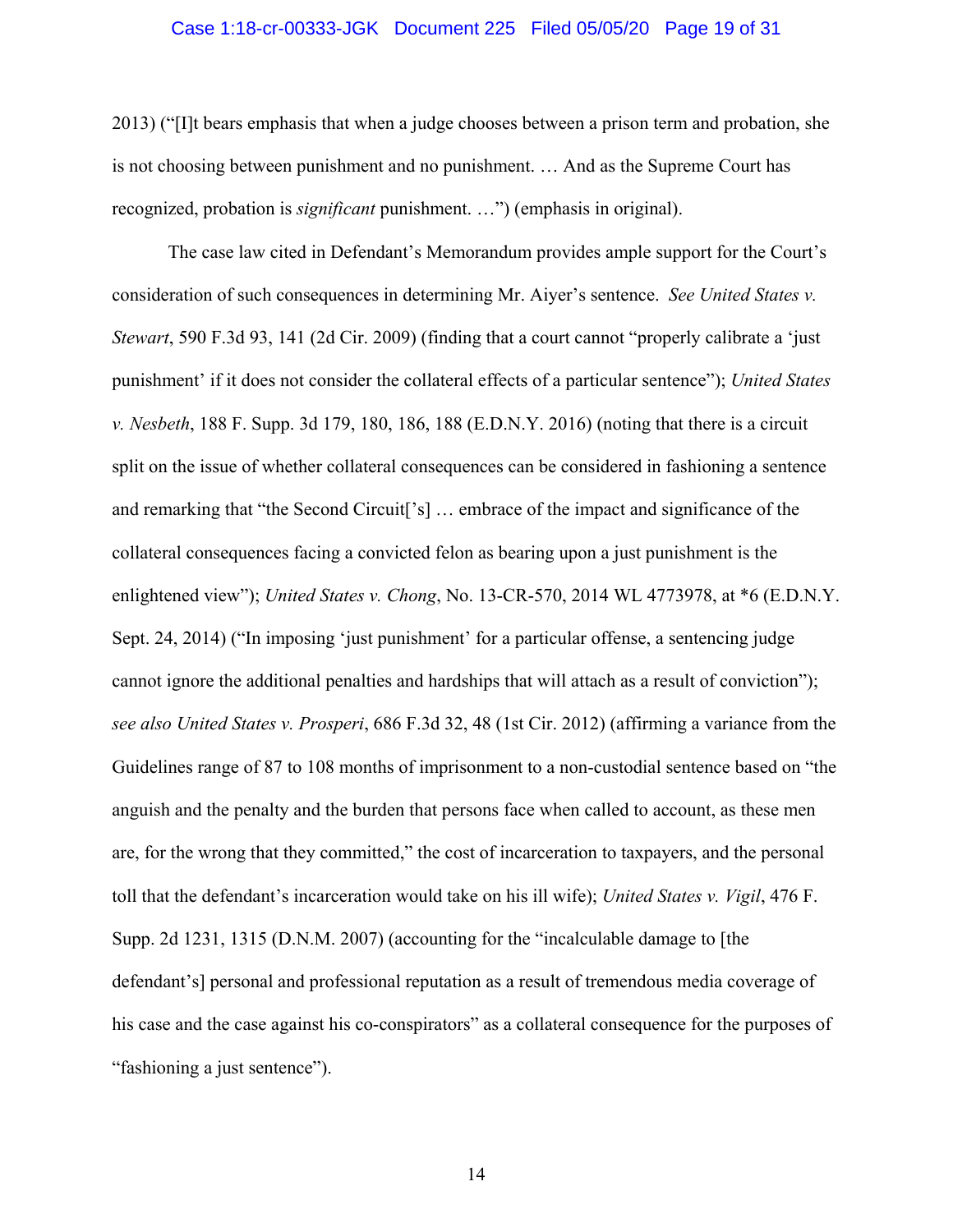### Case 1:18-cr-00333-JGK Document 225 Filed 05/05/20 Page 20 of 31

The Government also fails to respond to Mr. Aiyer's specific point, and corresponding case law, noting that the loss of the defendant's career is a collateral consequence to which courts generally pay particular attention, especially when the defendant's offense conduct was inherently related to his or her career, as it indicates a reduced need for deterrence. *See United States v. Emmenegger,* 329 F. Supp. 2d 416, 428 (S.D.N.Y. 2004) (noting that "there is less need for incarceration to protect the public from future crimes committed by [a] defendant" where the defendant lost his livelihood due to his conviction for an offense that was "particularly adapted to his chosen career," since "[t]hat career is over, and his potential to commit this particular type of crime has been eliminated"); *United States v. Gaind*, 829 F. Supp. 669, 671 (S.D.N.Y. 1993), *aff'd*, 31 F.3d 73 (2d Cir. 1994); *Gupta*, 904 F. Supp. 2d at 355; *Stewart*, 590 F.3d at 141 (in cases where the defendant's conviction has resulted in the loss of his career, "the need for further deterrence and protection of the public is lessened because the conviction itself already visits substantial punishment on the defendant") (quotations omitted); *Nesbeth*, 188 F. Supp. at 194 (sentencing the defendant to one month of probation, despite a Guidelines range of 33-41 months of imprisonment, and explaining, "the collateral consequences [the defendant] will suffer, and is likely to suffer—principally her likely inability to pursue a teaching career and her goal of becoming a principal …—has compelled [the court] to conclude that she has been sufficiently punished, and that jail is not necessary to render a punishment that is sufficient but not greater than necessary to meet the ends of sentencing"); *Leitch*, 2013 WL 753445, at \*12.

The only authority that the Government cites for its position that the Court should not consider collateral consequences in determining Mr. Aiyer's sentence is *United States v. Cutler*, 520 F.3d 136 (2d Cir. 2008). At most, *Cutler* stands for the proposition that courts should not impose a non-custodial sentence on a defendant who would otherwise receive prison time (in that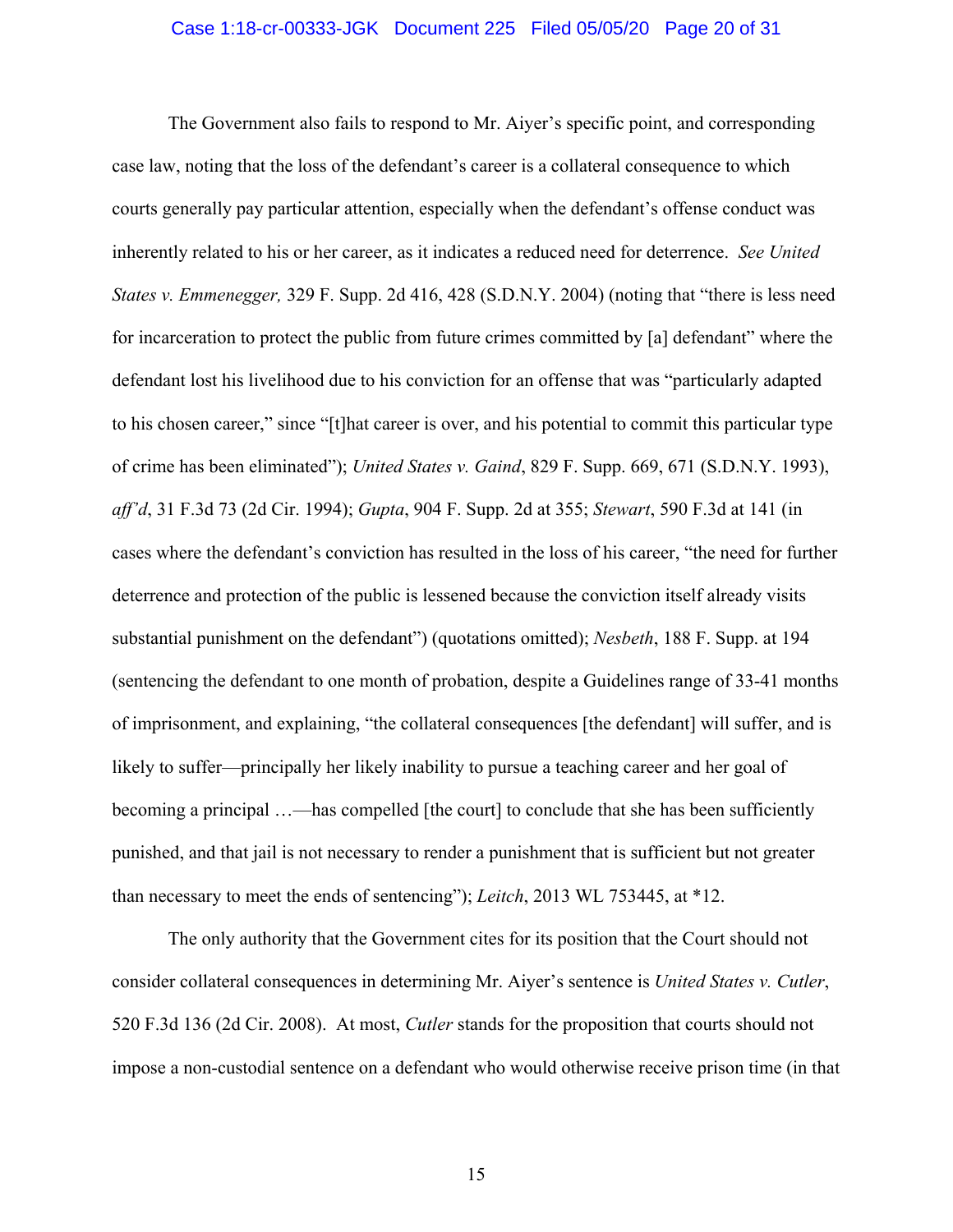### Case 1:18-cr-00333-JGK Document 225 Filed 05/05/20 Page 21 of 31

case, the Guidelines range for the defendant's twelve counts relating to his bank fraud offenses was 108-135 months—far higher than here) on the *sole* basis of collateral consequences such as public humiliation and employment loss. *See id.* at 170-171 (disapproving of the district court's "imposition of a nonincarceratory sentence on the basis that a defendant has suffered sufficiently *simply* because he was prosecuted and convicted," despite the fact that "the seriousness of [the defendant]'s offense would ordinarily warrant a prison term") (emphasis added). Mr. Aiyer does not contend that the personal and professional collateral consequences that he has experienced and will continue to experience are, on their own, sufficient to justify a nonincarceratory sentence. Rather, these consequences, when properly considered in conjunction with the other factors described in Defendant's Memorandum, justify a non-custodial sentence.

### D. A Non-Custodial Sentence Is Appropriate To Avoid Unwarranted Sentencing Disparities.

In Defendant's Memorandum, Mr. Aiyer explained in detail why sentencing him to a non-custodial sentence would avoid unwanted disparities. (*See* Def. Mem. at 57-63.) In response, the Government takes issue with the fact that Mr. Aiyer included in his discussion the many individuals who engaged in the same conduct underlying Mr. Aiyer's conviction but who were never prosecuted or convicted. Although courts are not required to consider the fact that individuals who participated in the same or even worse behavior as the defendant were not prosecuted, they are free to do so.4 At least one Southern District of New York court has. (*See*  Def. Mem. at 60, fn. 11 (citing *Connolly* Sentencing Tr. at 85:1-86:12) (noting that the defendants were "participants along with many other people, a few of whom have been indicted

 $\overline{a}$ 

<sup>4</sup> Even *United States v. Douglas*, the case cited by the Government, does not suggest otherwise; the court noted that it was "*[a]ssuming without deciding* that a district court *may* take patterns of prosecutorial discretion into account in determining an equitable sentence that avoids unwarranted disparities among similarly situated offenders." 713 F.3d 694, 701 (2d Cir. 2013) (emphasis added).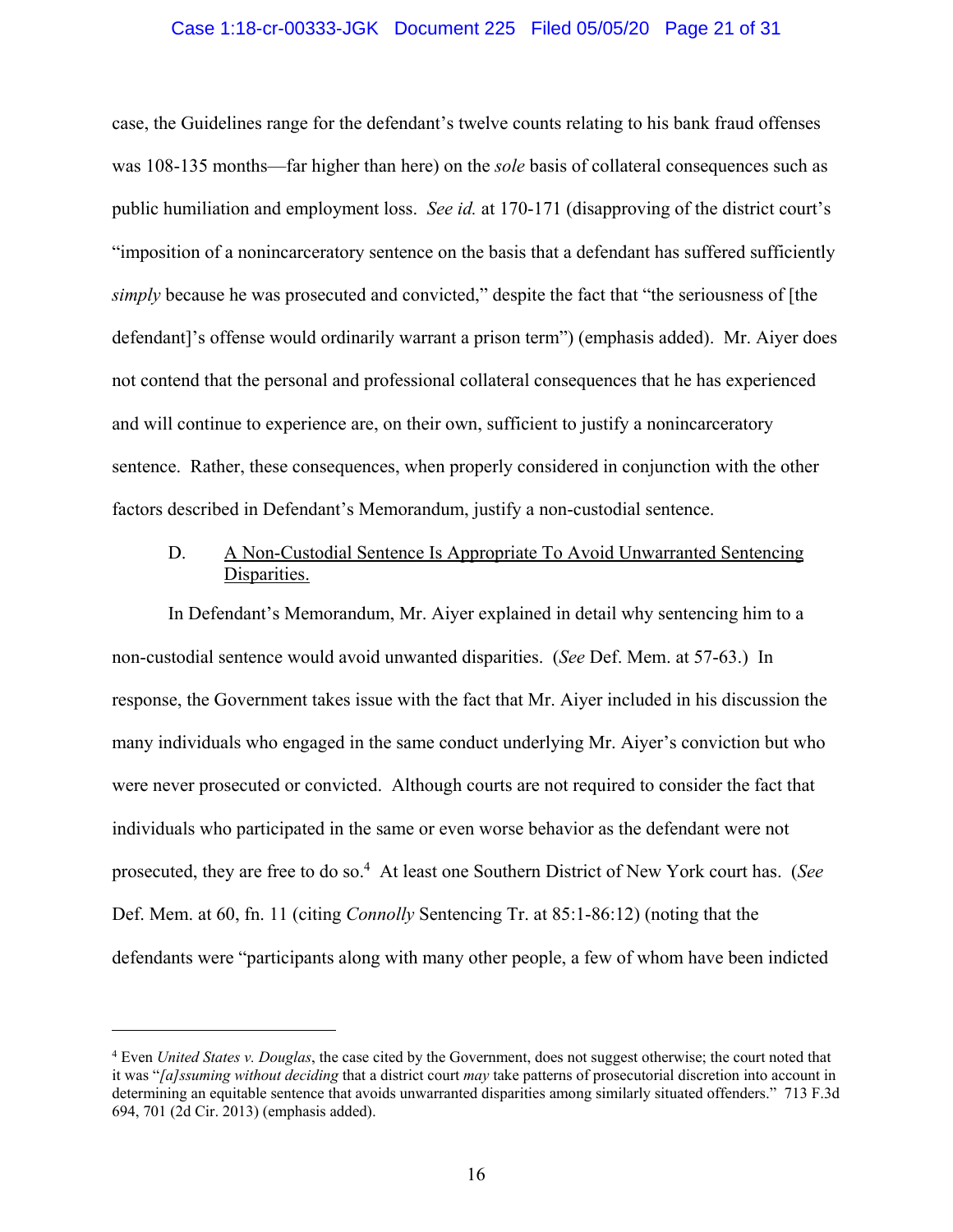### Case 1:18-cr-00333-JGK Document 225 Filed 05/05/20 Page 22 of 31

here and abroad, most of them have not, in a massive effort, one that went on at many if not all of the submitting banks over a course of years to manipulate LIBOR" and criticizing the government for having used the defendants "as proxy wrongdoers, to make them an example for the wrongdoings of [their respective financial institutions] … and for similar wrongdoing of other unindicted institutions as well").)

Next, the Government states that Mr. Aiyer's analysis of the largely non-custodial sentences imposed on other antitrust defendants in the Southern District of New York is "misleading" because the Court is free to consider sentences outside of this jurisdiction. (Gov't Mem. at 45.) Mr. Aiyer never suggested otherwise, and Defendant's Memorandum explicitly mentions that courts in other jurisdictions have imposed probationary sentences on Sherman Act defendants. (*See* Def. Mem. at 62.) On the other hand, the Southern District of New York served as a logical limiting parameter for the exercise of compiling publicly available information on Sherman Act sentences for a span of 20 years. It is unclear why the Government believes that using the Southern District of New York as a sample pool of sentences is "misleading." The Government does not contend that Sherman Act sentences in the Southern District of New York are typically more lenient than in other jurisdictions, and it has presented no evidence suggesting that Southern District of New York sentences are not representative.

The Government also states, without providing any citation or source information, that "in the 2000-2018 time period, of the twenty-three criminal antitrust defendants who were found guilty by a jury of a Sherman Act offense, only one defendant received a non-custodial sentence." (*Id*. at 45-46.) Mr. Aiyer cannot evaluate the accuracy or applicability of this assertion without any information about its source. Suffice it to say that the Government has presented no evidence that these cases are comparable. Where the relevant conduct clearly is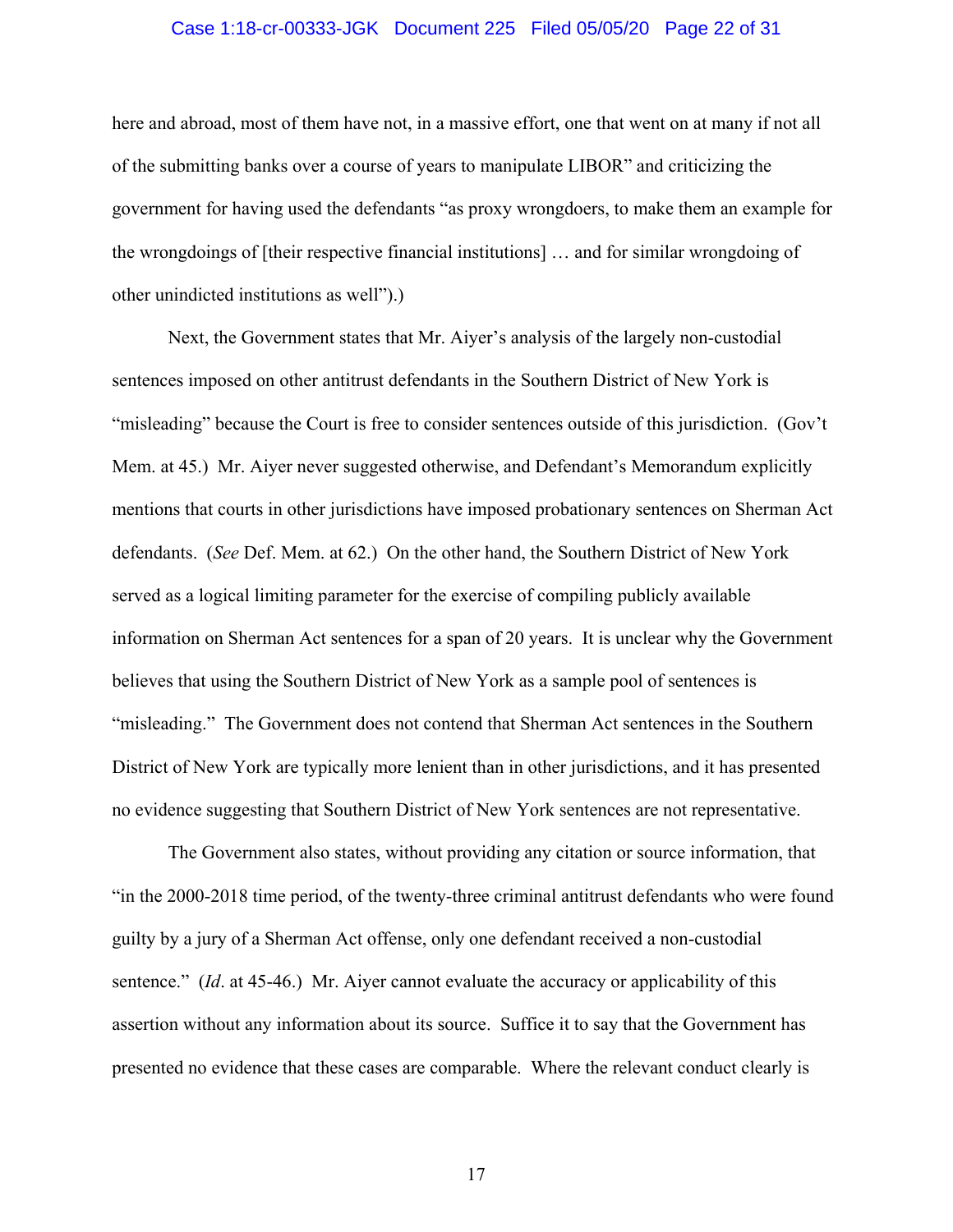### Case 1:18-cr-00333-JGK Document 225 Filed 05/05/20 Page 23 of 31

comparable—other traders at major financial institutions who participated in chat rooms—there have been almost no prosecutions, and no one, to date, has been sentenced to a term of imprisonment. (*See* Def. Mem. at 45-46, 57-58.)

### **IV. Special Considerations Applicable To Mr. Aiyer Weigh In Favor Of A Sentence Of Probation With A Period of Home Confinement.**

### A. Mr. Aiyer's Non-Citizen Status Is An Appropriate Sentencing Consideration.

As discussed above (*supra* at 13-15), and in Defendant's Memorandum, Second Circuit courts can and should consider the collateral consequences that a sentence will hold for the defendant in determining what constitutes a just punishment. *See Stewart*, 590 F.3d at 141; *Nesbeth*, 188 F. Supp. 3d at 186; *Chong*, 2014 WL 4773978, at \*6. One such collateral consequence is the defendant's potential deportation, as the Second Circuit definitively held in *United States v. Thavaraja*. 740 F.3d 253, 262-63 (2d Cir. 2014) ("In determining what sentence is 'sufficient, but not greater than necessary,' to serve the needs of justice, 18 U.S.C. § 3553(a), a district court *may* take into account the uncertainties presented by the prospect of removal proceedings and the impact deportation will have on the defendant and his family.") (emphasis added). At least one court in this circuit has held that Section 3553 in fact *requires* courts to consider a defendant's potential deportation in determining his sentence. *See Chong*, 2014 WL 4773978, at \*4, \*7 (holding that "Section 3553 should now be interpreted as requiring district courts to weigh the prospect of deportation, which is … sometimes the most important part … of the penalty that may be imposed on noncitizen defendants[,]" and noting that this consideration "may require —as it does in the present case—a lesser term of imprisonment for noncitizen defendants than otherwise would be appropriate") (quoting *Padilla v. Kentucky*, 559 U.S. 356, 364 (2010)).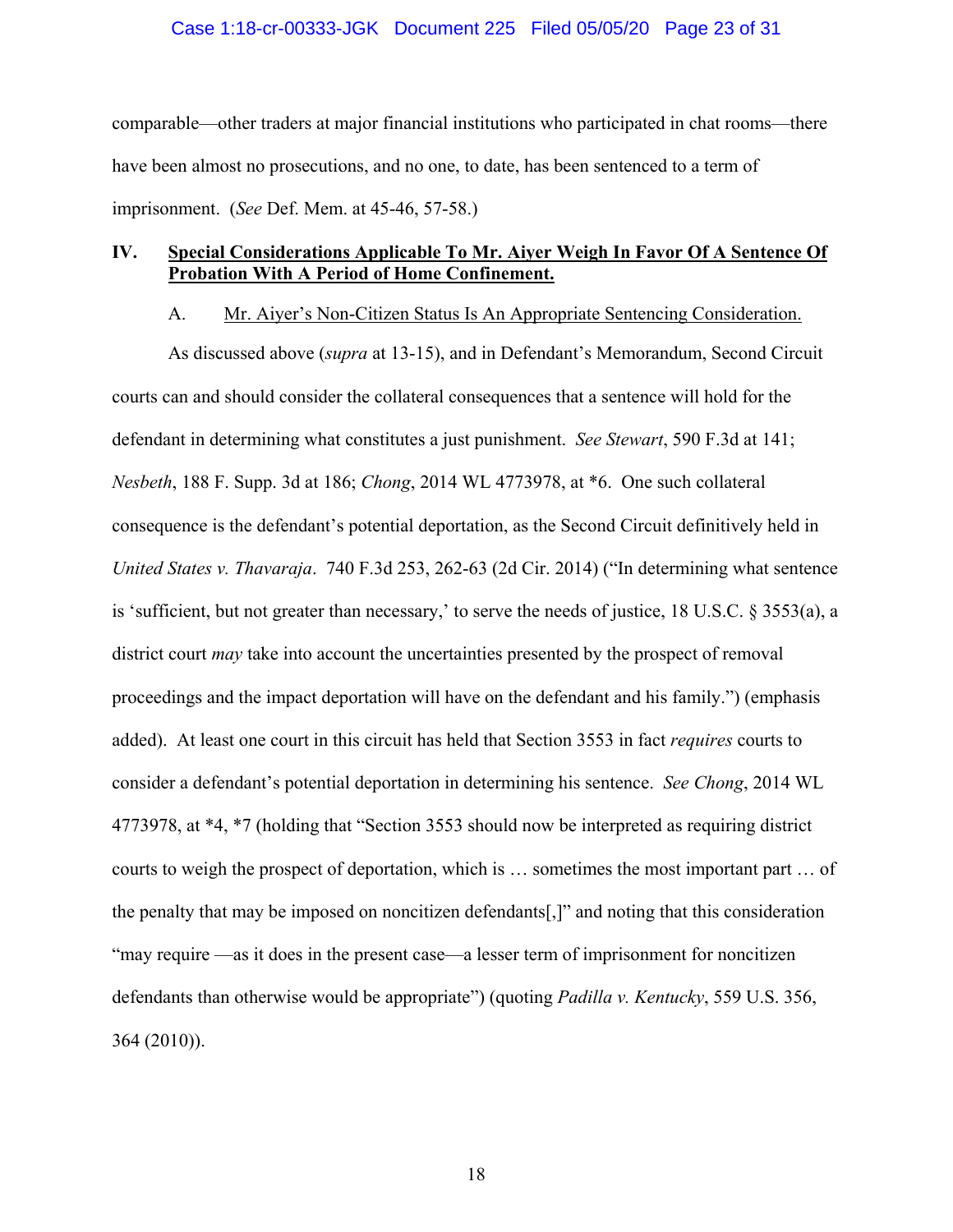### Case 1:18-cr-00333-JGK Document 225 Filed 05/05/20 Page 24 of 31

The Government seems to acknowledge that *Thavaraja* allows courts to consider the prospect of deportation in determining a defendant's sentence.<sup>5</sup> (*See* Gov't Mem. at 51). According to the Government, however, the Court may not take into consideration other collateral consequences of Mr. Aiyer's non-citizen status, including his ineligibility to serve any sentence of imprisonment at a low security level institution, the probability that he would be assigned to a private prison, and that, following release, he would likely face detention in ICE custody for an indeterminate period of time. (*See id*. at 47.) But it makes no sense that courts should be permitted to consider collateral consequences generally, to consider the prospect of deportation specifically, but that they should not be permitted to consider other collateral consequences of alien status. The Second Circuit specifically noted in *Thavaraja* that "a sentencing judge may appropriately conduct an inquiry broad in scope, largely unlimited either as to the kind of information he may consider, or the source from which it may come." 740 F.3d at 262 (internal citations omitted).

In fact, the Government's position on this point is directly contradicted by *Connolly*, where Judge McMahon's decision to impose a non-custodial sentence on the defendant Gavin Black was based almost entirely on the very same factors that the Government argues should not be taken into consideration by the Court. (*See* Def. Mem. at 64 (citing *Connolly* Sentencing Transcript at 91:17-92:3 (determining that a non-custodial sentence was appropriate because, if Mr. Black received a sentence of imprisonment, it "would be served in a private facility and not

 $\overline{a}$ 

<sup>5</sup> The Government nonetheless attempts to distinguish *Thavaraja* based on the fact that the defendant in that case had already been incarcerated for several years by the time he was sentenced and faced possible retribution when he returned to his native Sri Lanka, facts that had been noted by the district court. (*See* Gov't Mem. at 51.) In affirming the district court's sentence, however, the Second Circuit did not hold that deportation may only be considered in certain scenarios. The court stated plainly that, despite the government's argument that the district court "gave improper weight to [the defendant's] family circumstances and his prospect of future deportation," a district court "may take into account" those factors. *Thavaraja*, 740 F.3d at 262-263.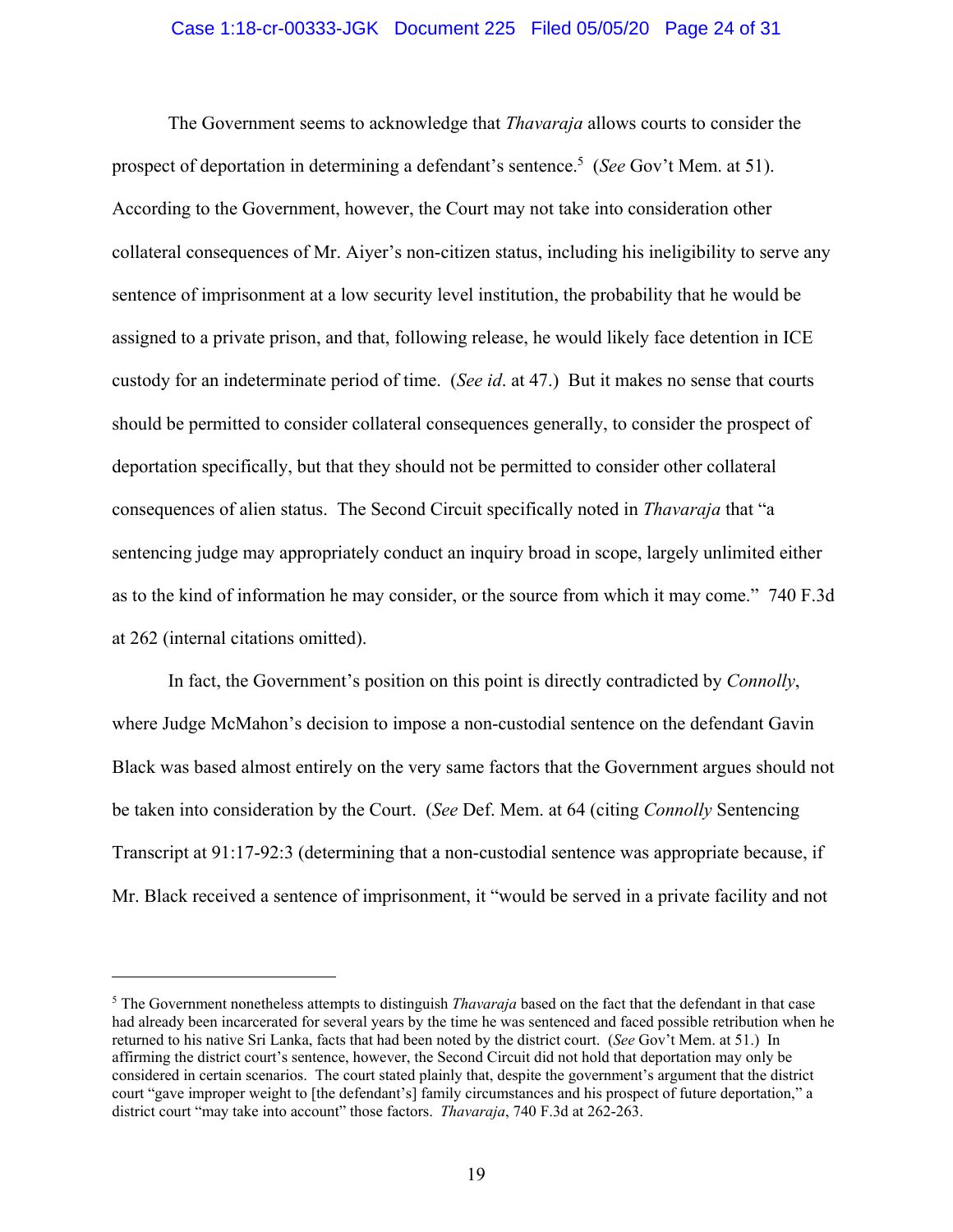### Case 1:18-cr-00333-JGK Document 225 Filed 05/05/20 Page 25 of 31

at some place like FCI Allenwood" and then, "at the end of that term … [h]e would be treated like an illegal alien, and he would be released into the custody of ICE, and at some point long after my intended sentence had expired he would be deported").) Although the Government attempts to distinguish *Connolly* on the basis of factors such as Mr. Black's heart condition and the fact that Mr. Black did not intend to contest deportation (*see* Gov't Mem. at 52-53), Judge McMahon did not give any indication that those considerations were determinative. Instead, Judge McMahon focused on one fact that is equally applicable to Mr. Aiyer—that, "simply because he is a noncitizen," any sentence of imprisonment imposed would be disproportionately harsher than it would be for an American citizen. (*See* Def. Mem. at 64 (citing Connolly Sentencing Transcript at 91:8-92:13).) As Judge McMahon concluded, that simply is "not right." (*Id*.)

The only support that the Government offers for its position that the Court should not consider the collateral consequences of Mr. Aiyer's non-citizen status is a series of cases that are no longer good law, are inapplicable, or both. The Government relies heavily on *United States v. Restrepo*, 999 F.2d 640, 644 (2d Cir. 1993), a case that was not only decided prior to *United States v. Booker*, 543 U.S. 220 (2005)—and therefore of questionable continued relevance—but was also invalidated by *Thavaraja*. *See Chong*, 2014 WL 4773978, at \*3 (noting that, by holding in *Thavaraja* that district courts may consider deportation and related uncertainties in determining a just sentence, the Second Circuit "recognized that an earlier line of its cases prohibiting consideration of deportability was abrogated," and citing *Restrepo*, as well as *United States v. Wills*, 476 F.3d 103 (2d Cir. 2007), as examples). Not one of the cases cited by the Government as relying on *Restrepo* was decided after *Thavaraja*, and therefore they are all of questionable relevance. (*See* Gov't Mem. at 48, fn. 10.)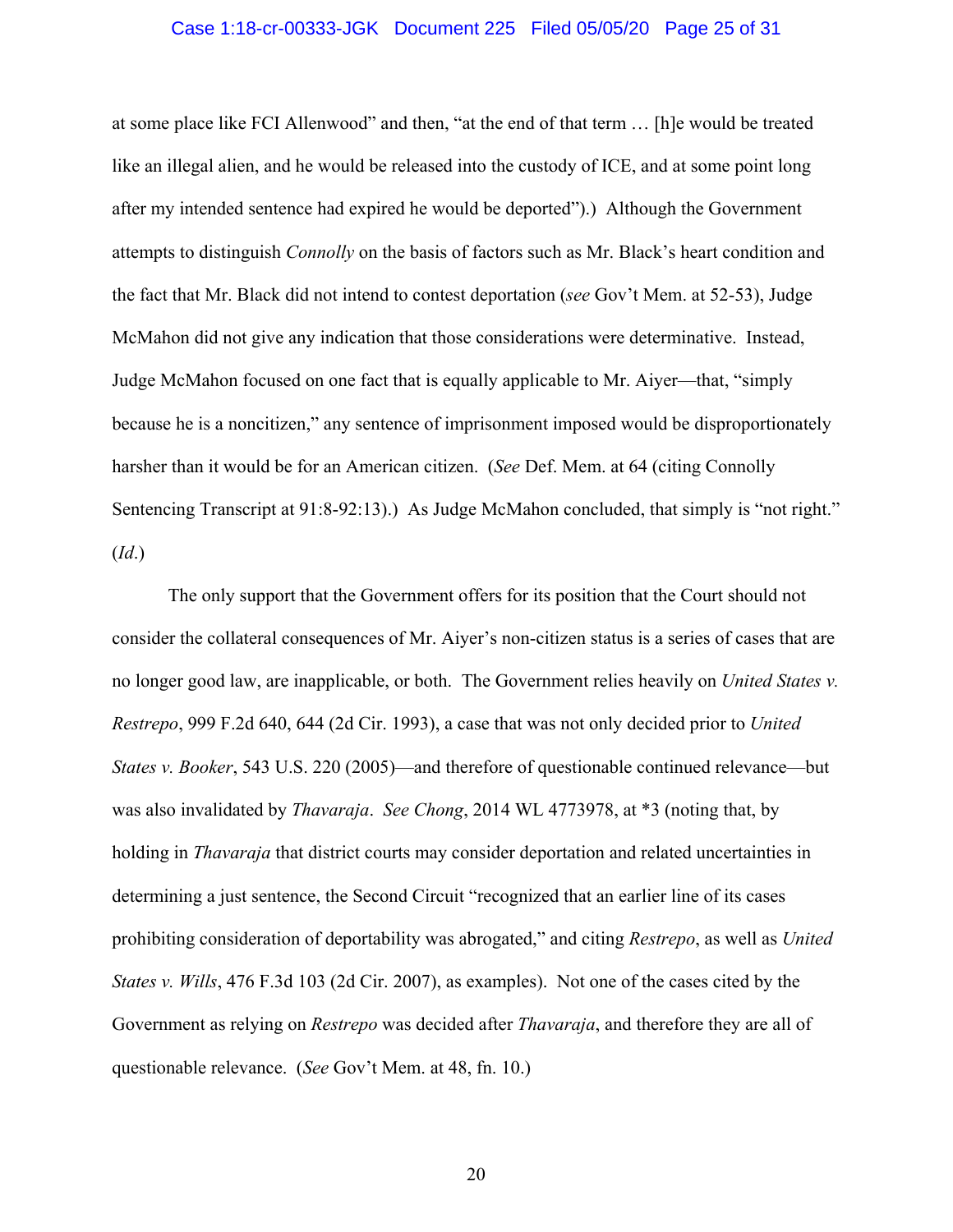### Case 1:18-cr-00333-JGK Document 225 Filed 05/05/20 Page 26 of 31

Finally, the Government attempts to argue that "a sentence that does not include a period of incarceration could well be considered substantively unreasonable" and cites as support two completely inapposite cases. (*Id*. at 51-52.) In the first case, *United States v. Park*, 758 F.3d 193 (2d Cir. 2014), the Second Circuit vacated the district court's non-custodial sentence because the *sole* basis for the district court's choice not to impose a sentence of imprisonment was the fact that the defendant was sentenced during a government shut-down. 758 F.3d at 196. In so holding, the court explicitly stated that a probationary sentence could be held substantively reasonable on remand. *Id.* at 202 ("Our holding is therefore limited to the record currently before us, which shows the District Court's sole reliance on the cost of incarceration in fashioning an appropriate sentence, as well as its belief that, were the government not shut-down, a term of incarceration would be warranted. We thus do not foreclose the possibility that the imposition of a probationary sentence on remand, after appropriate consideration of the § 3553(a) factors thus far left unaddressed, could be substantively reasonable as well"). The second case cited by the Government, *United States v. Rattoballi*, 452 F.3d 127, 133 (2d Cir. 2006) fares no better. The decision was abrogated—for its statement that "a non-Guidelines sentence that rests primarily upon factors that are not unique or personal to a particular defendant" is "inherently suspect"—by *Kimbrough v. United States*, 552 U.S. 85, 108 (2007). Therefore, the Second Circuit's decision in that case to vacate the non-custodial sentence imposed by the district court carries little weight.

### B. The Court Can And Should Consider The Current Global Pandemic In Determining An Appropriate Sentence For Mr. Aiyer.

The Government's assertion that "the BOP is prepared to handle the risks posed by COVID-19, as with other infectious diseases and other medical conditions" is unpersuasive. (Gov't Mem. at 53.) This suggestion is directly contradicted by publicly available information,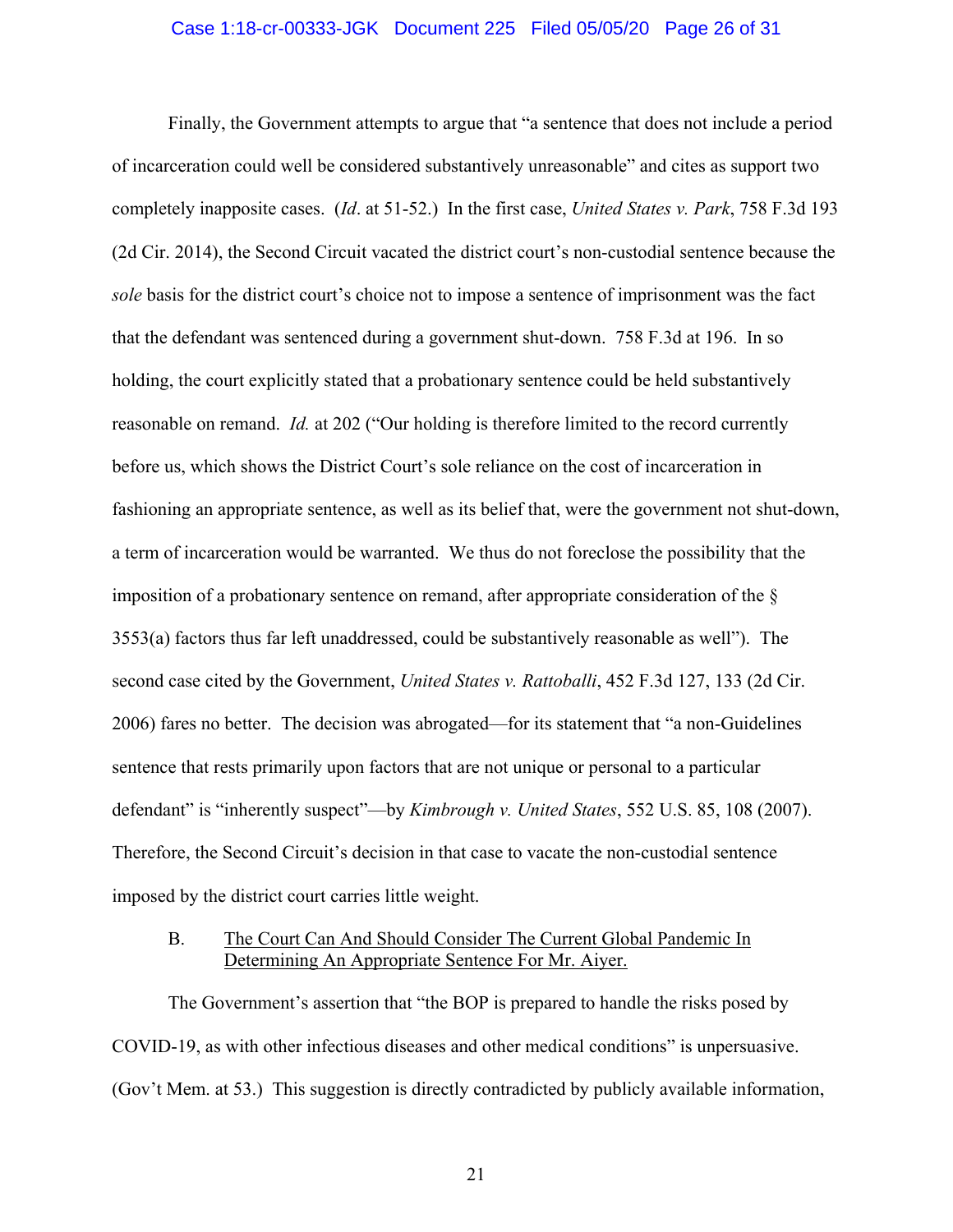### Case 1:18-cr-00333-JGK Document 225 Filed 05/05/20 Page 27 of 31

and more importantly, by guidance and actions taken by top officials within the Department of Justice.

Since the filing of Defendant's Memorandum, the global health pandemic has only worsened. Approximately 3.2 million people worldwide have been diagnosed with the virus, and more than 233,000 people have died. (*See Coronavirus Map: Tracking the Global Outbreak*, The New York Times (last updated May 1, 2020), attached hereto as Exhibit B).

The situation is especially dire for federal and state inmates and ICE detainees. There is daily reporting on the rapid advancement of the virus within the prison systems and the catastrophic consequences of this advance. (*See* Elie Honig, *Releasing prisoners during Covid-19 crisis makes good sense*, CNN (April 20, 2020) ("Many prosecutors nationwide have made the difficult but just decision in recent weeks … to release a carefully selected group of prisoners from custody, to lessen the grave risks posed by the coronavirus crisis within our prisons and beyond. It is difficult to think of any place more susceptible to the spread of the coronavirus than prisons."), attached hereto as Exhibit C; Kimberly Kindy, *Inside the deadliest federal prison, the seeping coronavirus creates fear and danger*, The Washington Post (Apr. 10, 2020) ("In less than a month, the Bureau of Prisons has gone from having one reported case of covid-19 to, as of Friday afternoon, having at least 318 federal inmates and 163 prison staff diagnosed with the disease"), attached hereto as Exhibit D.)

The Federal Bureau of Prison's ("BOP") response to the crisis has been described as "slow." (*See* Walter Povlo, *COVID-19 Anxiety And Pressures Inside Federal Prisons*, Forbes (Apr. 16, 2020), attached hereto as Exhibit E.) Prison guards are "being told to report to work, even after they [have] been exposed to the virus," making the chances of spread more likely, inmates and guards are unable to get the necessary supplies to protect themselves, and the BOP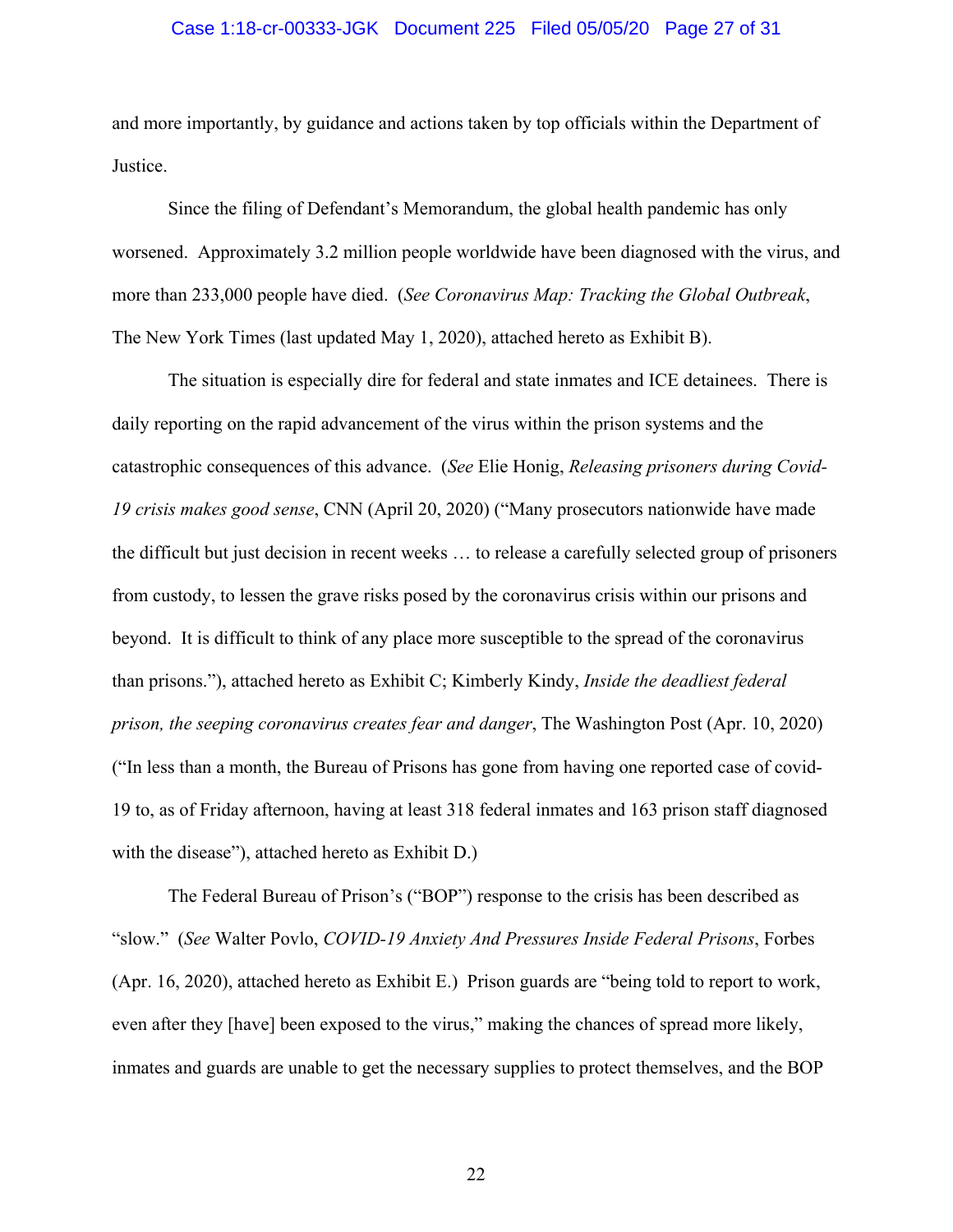#### Case 1:18-cr-00333-JGK Document 225 Filed 05/05/20 Page 28 of 31

is accused of underreporting the number of confirmed cases on its website. (Kindy, *supra* at 4; *see also* Povlo, *supra* at 1 ("According to Joe Rojas, Southeast Regional Vice President at Council of Prison Locals, BOP front-line staff have reported to him that the pandemic virus has infected far more than what is being reported on the agency's website"); James Hill and Luke Barr, *No COVID-19 tests available for prisons at center of New York outbreak, court documents show*, ABC News (Apr. 4, 2020) ("A federal detention center at the epicenter of the coronavirus pandemic in New York City has no in-house ability to test sick or high-risk inmates for COVID-19, according to a letter from the jails top officials"), attached hereto as Exhibit F.) "[A]n explosion of cases in jails could cause the total death count in the United States to double." (The Editorial Board, *No One Deserves to Die of Covid-19 in Jail*, The New York Times (Apr. 23, 2020), attached hereto as Exhibit G; *see also* Udi Ofer and Lucia Tian, *New Model Shows Reducing Jail Population will Lower COVID-19 Death Toll for All of Us*, The American Civil Liberties Union (Apr. 22, 2020) ("The ACLU partnered with epidemiologists, mathematicians, and statisticians to create a first-of-its-kind epidemiological model that shows that as many as 200,000 people could die from COVID-19 – double the government estimate – if we continue to ignore the incarcerated people in our public health response."), attached hereto as Exhibit H.)

The number of confirmed cases and deaths in prison are trending upward—"thousands of prisoners have caught the illness, and the number of cases has grown more than threefold in the last week alone. Thousands more workers, correctional officers, and medical staff have been sickened. And more than 140 people—most of them incarcerated—have died thus far." (*See*  Katie Park, Tom Meagher, and Weihua Li, *Tracking the Spread of Coronavirus in Prisons*, The Marshall Project (Apr. 24, 2020), attached hereto as Exhibit I.)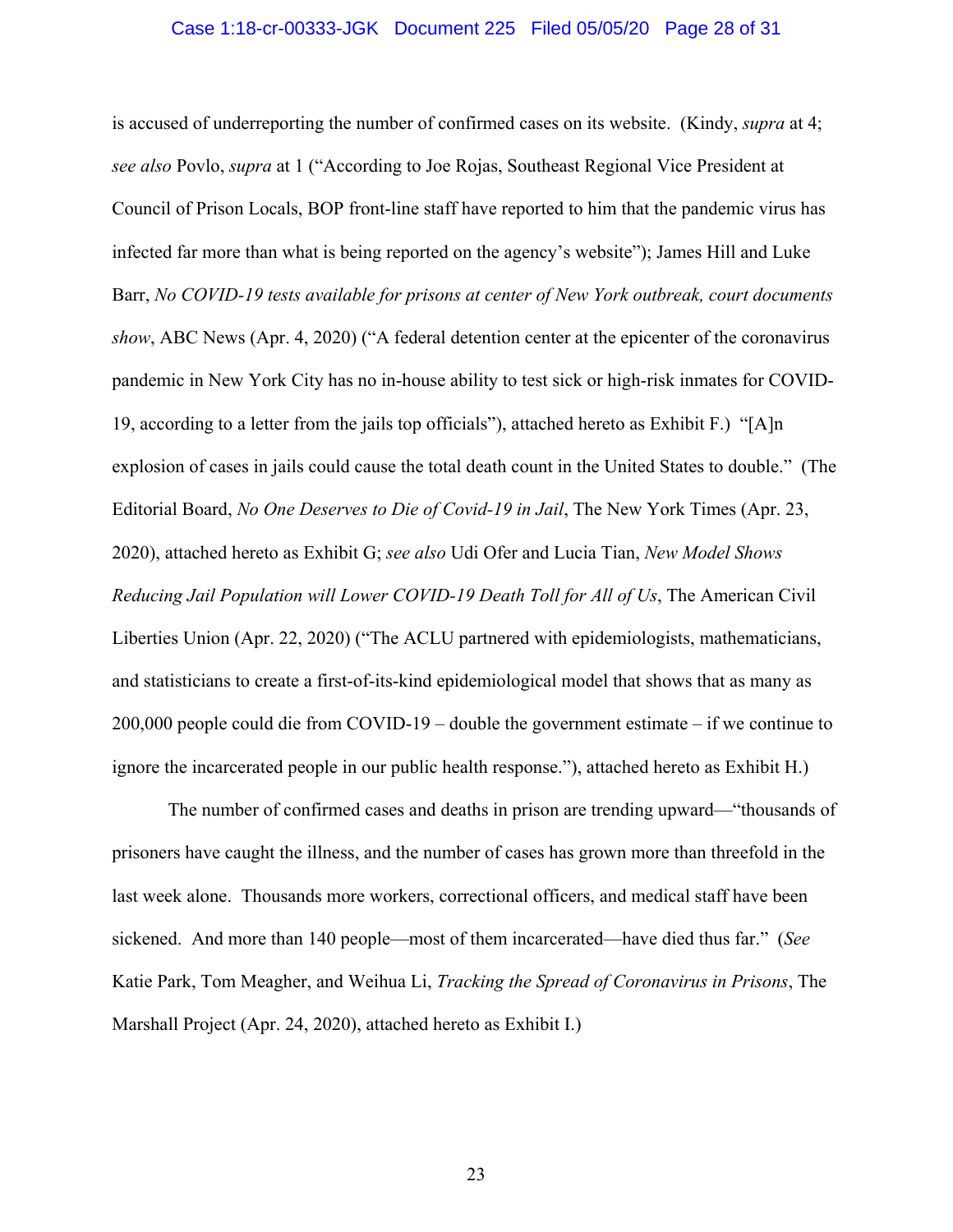### Case 1:18-cr-00333-JGK Document 225 Filed 05/05/20 Page 29 of 31

Recently, Judge Bernal of the U.S. District Court for the Central District of California condemned ICE for its "inadequate and slow efforts to protect detainees." (Camilo Montoya-Galvez, *Judge orders ICE to consider releasing all immigrants at risk of dying if infected by coronavirus*, CBS News (Apr. 20, 2020), attached hereto as Exhibit J; *see also* Order, *Faour Abdallah Fraihat, et al. v. United States Immigration & Customs Enforcement*, 19-EDCV-1546 (C.D. Cal. Apr. 20, 2020), ECF No. 132.) Judge Nathan similarly "slammed the federal Bureau of Prisons for what she contends are 'illogical' and 'Kafkaesque' quarantine policies that put inmates and the community at greater risk of contracting coronavirus." (Josh Gerstein, *Judge rips feds over prison quarantine policies*, Politico (Apr. 20, 2020), attached hereto as Exhibit K; *see also*, Opinion and Order, *United States v. Scparta*, 18-cr-578 (S.D.N.Y Apr. 19, 2020) (Nathan, J.), ECF No. 69.)

In response to this health crisis, courts across the country, and the BOP itself, have released defendants from prison and other detention centers. For example, Judge Bernal ordered ICE "to identify and track all ICE detainees with Risk Factors" and to "make timely custody determinations for detainees with Risk Factors." (*See* Order at 38, *Faour Abdallah Fraihat, et al. v. United States Immigration & Customs Enforcement*, 19-EDCV-1546 (C.D. Cal. Apr. 20, 2020), ECF No. 132.) In mid-April, the BOP "began moving the majority of the inmates … – more than 100 prisoners … from [FCI Otisville, a minimum security camp] into the [connected] medium-security prison in anticipation of possible release into home confinement[.]" (*See*  Benjamin Weiser and William K. Rashbaum, *Michael Cohen Is Among Prisoners to Be Released Because of Virus*, The New York Times (Apr. 17, 2020), attached hereto as Exhibit L.) This move to release the majority of the camp's population followed an outbreak at the facility, with at least "16 inmates and nine staff members [ ] test[ing] positive for the virus." (*Id.*)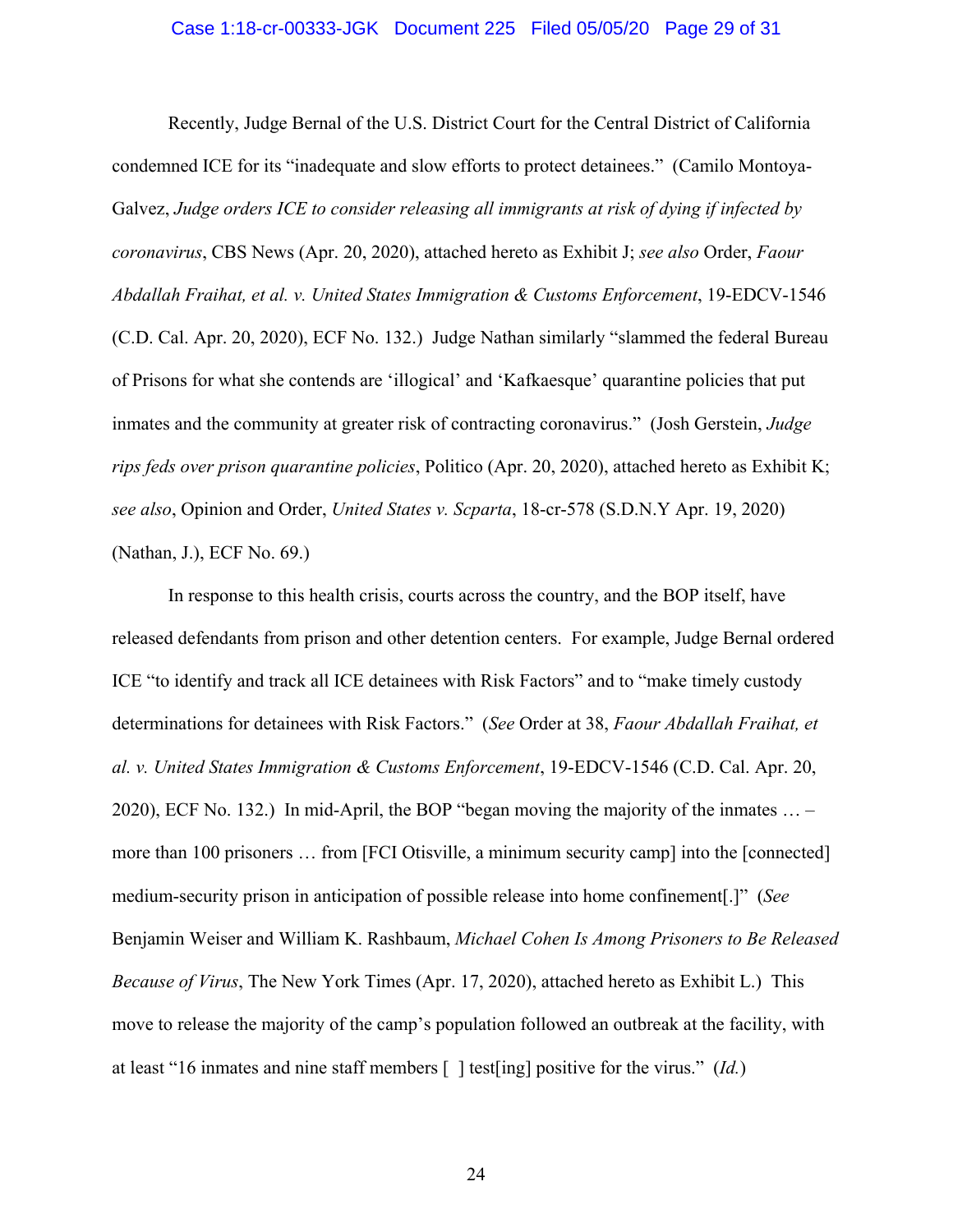### Case 1:18-cr-00333-JGK Document 225 Filed 05/05/20 Page 30 of 31

Just yesterday, Judge Marcia G. Cooke found that ICE has "failed in its duty to protect the safety and general well-being" of the immigrant detainee petitioners in *Gayle v. Meade*, due in large part to the deplorable conditions at the three Florida detention centers at which the petitioners are being held, including the fact that "social distancing is not only practically impossible, the conditions are becoming worse every day" and that ICE has failed to provide detainees with masks, soap, and other essential cleaning supplies. (Order Adopting in Part Magistrate Judge's Report and Recommendation at 6, *Gayle v. Meade*, 20-cv-21553-MG (S.D. Fl. April 30, 2020), ECF No. 76.) Judge Cooke concluded that these failures have placed the petitioner detainees not only "at a heightened risk of not only contracting COVID-19, but also succumbing to the fatal effects of the virus" and that "[s]uch failures amount to cruel and unusual punishment" and are "exemplary of deliberate indifference." (*Id*. at 6.) She ordered ICE to inform her, within three days, how it plans to reduce the population at each of the three detention centers to 75% of its capacity within two weeks of the order. (*Id*. at 10.)

Significantly, at least one judge in this district has already modified a defendant's sentence because of coronavirus concerns, indicating that this is a factor properly taken into account by courts at sentencing, and not merely a matter of BOP administration. (*See* Opinion and Order, *United States v. Scparta*, 18-cr-578 (S.D.N.Y Apr. 19, 2020) (Nathan, J.), ECF No. 69 (resentencing defendant to time served plus 36 months of supervised release and noting that "the COVID-19 pandemic, the 'history and characteristics of the defendant' and the 'need … to provide the defendant with needed  $\ldots$  medical care,  $\frac{1}{2}$  \$ 3553(a), now weigh heavily in favor of [defendant's] release").)

The Government's Memorandum disregards the reporting on COVID-19 and the judicial response to the crisis. Similarly, there was no response by the Government to Attorney General